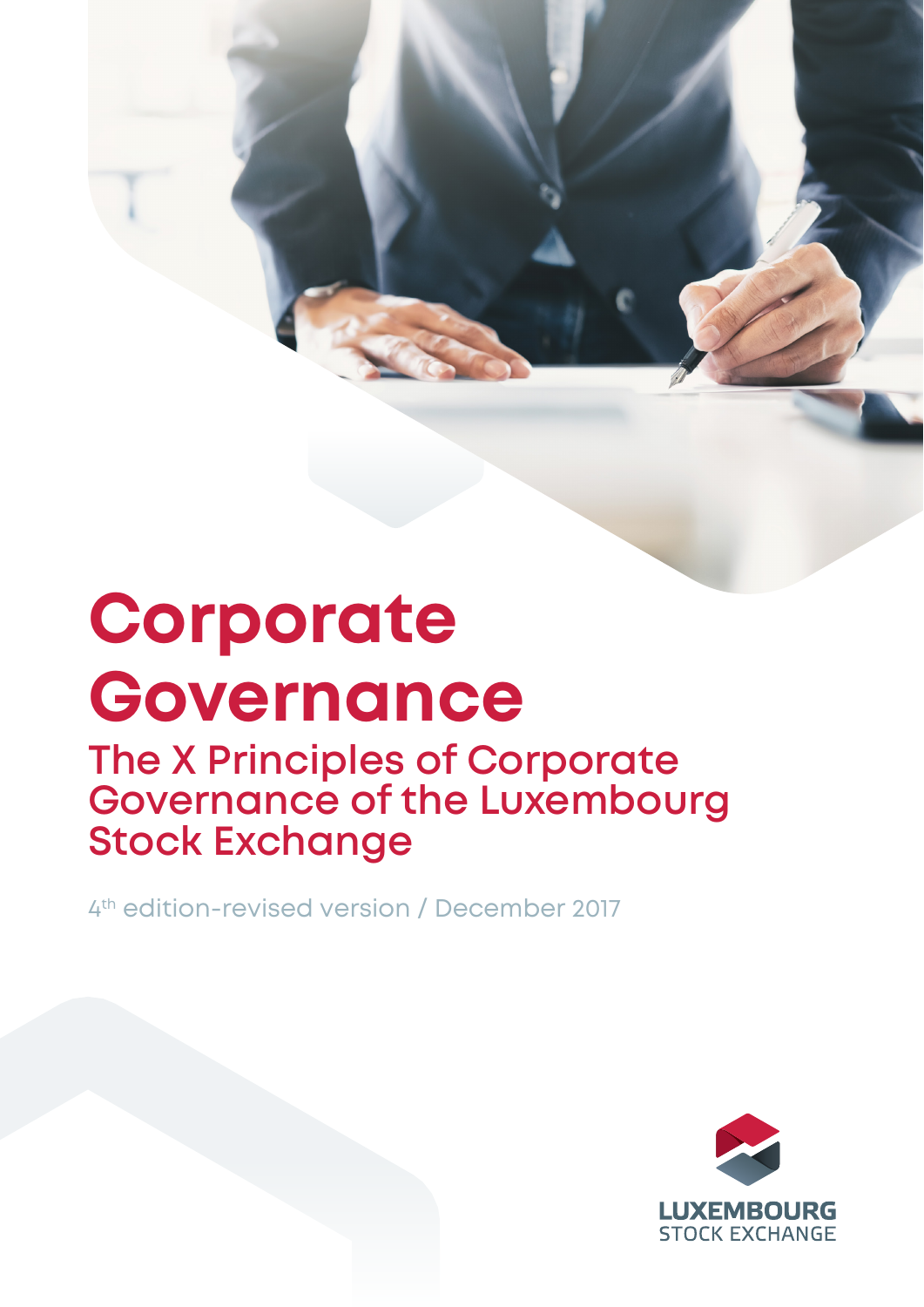# X PRINCIPLES OF CORPORATE GOVERNANCE OF THE LUXEMBOURG STOCK EXCHANGE<sup>1</sup>

# Table of contents

| Principle 1                  |                                                                                                                                                                                                                                                                                                                                                                                  |  |
|------------------------------|----------------------------------------------------------------------------------------------------------------------------------------------------------------------------------------------------------------------------------------------------------------------------------------------------------------------------------------------------------------------------------|--|
|                              | The company shall adopt a clear and transparent corporate governance framework for which it shall<br>provide adequate disclosure.                                                                                                                                                                                                                                                |  |
| Principle 2                  |                                                                                                                                                                                                                                                                                                                                                                                  |  |
|                              | The Board shall be responsible for the management of the company. As a collective body, it shall act in<br>the corporate interest, and shall serve all the shareholders by ensuring the long-term success of the<br>company. They shall consider corporate social responsibility aspects and shall take into account the<br>interests of all stakeholders in their deliberations |  |
|                              | The Board shall regularly evaluate the way in which it operates and its relations with the management.                                                                                                                                                                                                                                                                           |  |
| Principle 3                  | Composition of the Board of Directors and of the special committees 13                                                                                                                                                                                                                                                                                                           |  |
|                              | The Board shall be composed of competent, honest, and qualified persons. The choice of those<br>persons shall take account of the specific features of the company. The Board shall establish the<br>special committees necessary for the proper execution of its remit.                                                                                                         |  |
| Principle 4                  |                                                                                                                                                                                                                                                                                                                                                                                  |  |
| <b>Board of Directors</b>    | The company shall establish a formal procedure for the appointment of members of the                                                                                                                                                                                                                                                                                             |  |
| Principle 5                  |                                                                                                                                                                                                                                                                                                                                                                                  |  |
| of any conflict of interest. | The Directors must exercise the mandate with integrity and commitment. Each shall represent<br>the shareholders as a whole, and shall make decisions in the company's interest, and independently                                                                                                                                                                                |  |
| Principle 6                  |                                                                                                                                                                                                                                                                                                                                                                                  |  |
|                              | The Board shall set up a body responsible for the effective executive management of its business.<br>It shall clearly define the assignments and duties of the Executive Management and shall delegate to                                                                                                                                                                        |  |

1Translated from the original French text. In case of a conflict of interpretation the original French text shall prevail.

it the powers required for the proper discharge thereof.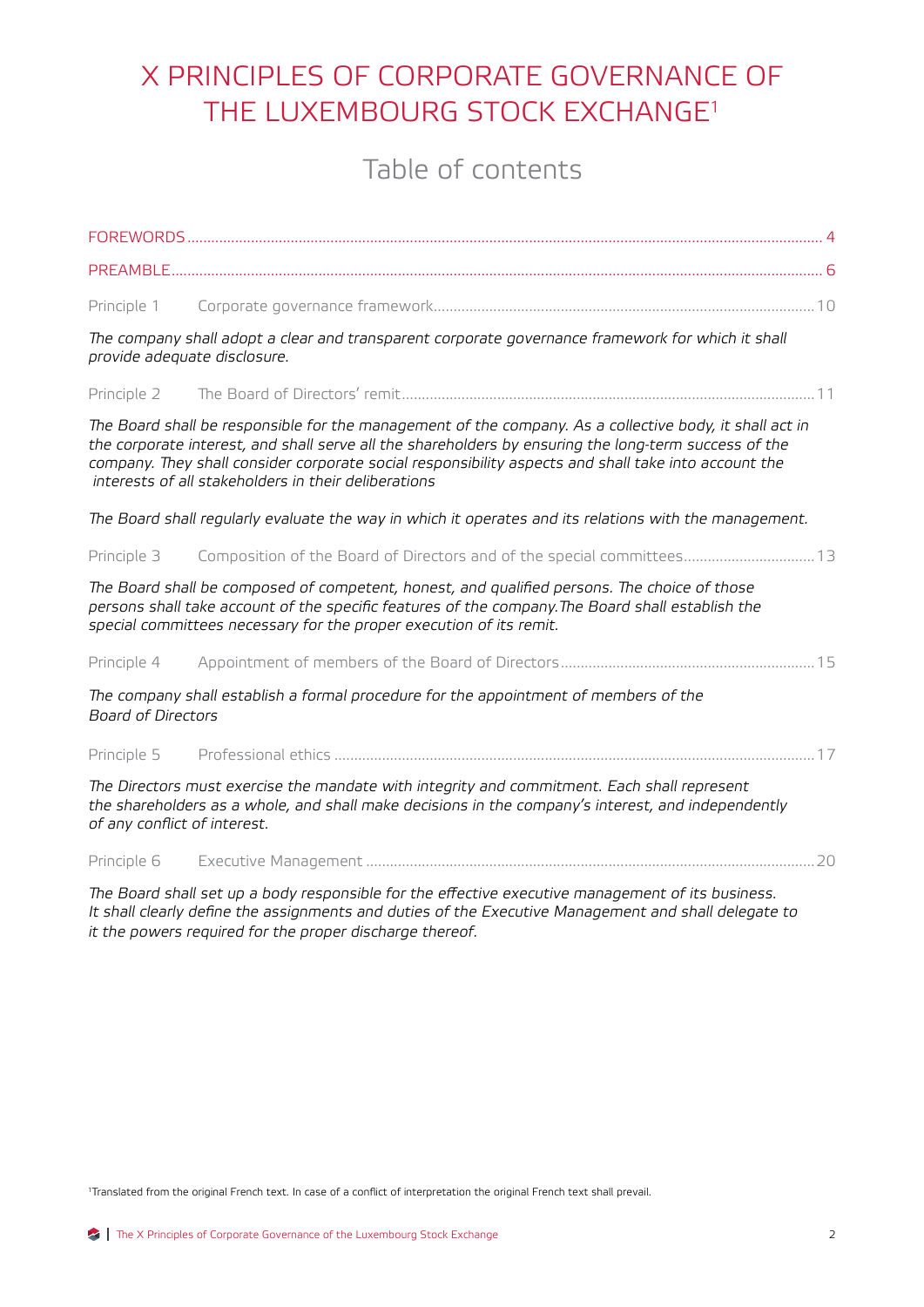|                    | The company shall establish a fair remuneration policy for its Directors and the members of its<br>Executive Management that is compatible with the long-term interests of the company.                                                                                                                       |  |
|--------------------|---------------------------------------------------------------------------------------------------------------------------------------------------------------------------------------------------------------------------------------------------------------------------------------------------------------|--|
| Principle 8        |                                                                                                                                                                                                                                                                                                               |  |
|                    | The Board shall establish strict rules designed to protect the company's interests in the areas of<br>financial reporting, internal control and risk management.                                                                                                                                              |  |
| Principle 9        |                                                                                                                                                                                                                                                                                                               |  |
|                    | The company shall define its corporate social responsibility policy with respect, including to it<br>those responsibilities related to social and environmental aspects. It shall set out the measures<br>taken for its implementation of that policy and shall provide for these to be adequately published. |  |
|                    |                                                                                                                                                                                                                                                                                                               |  |
| equal treatment.   | The company shall respect the rights of its shareholders and shall ensure that they receive                                                                                                                                                                                                                   |  |
|                    | The company shall define a policy of active communication with its shareholders and shall establish<br>arelated structured set of practices.                                                                                                                                                                  |  |
| <b>APPENDIX A:</b> |                                                                                                                                                                                                                                                                                                               |  |
|                    | Corporate Governance Charter (the CG Charter)                                                                                                                                                                                                                                                                 |  |
| <b>APPENDIX C:</b> | Statement on Corporate Governance (the CG statement)                                                                                                                                                                                                                                                          |  |
| <b>APPENDIX D:</b> |                                                                                                                                                                                                                                                                                                               |  |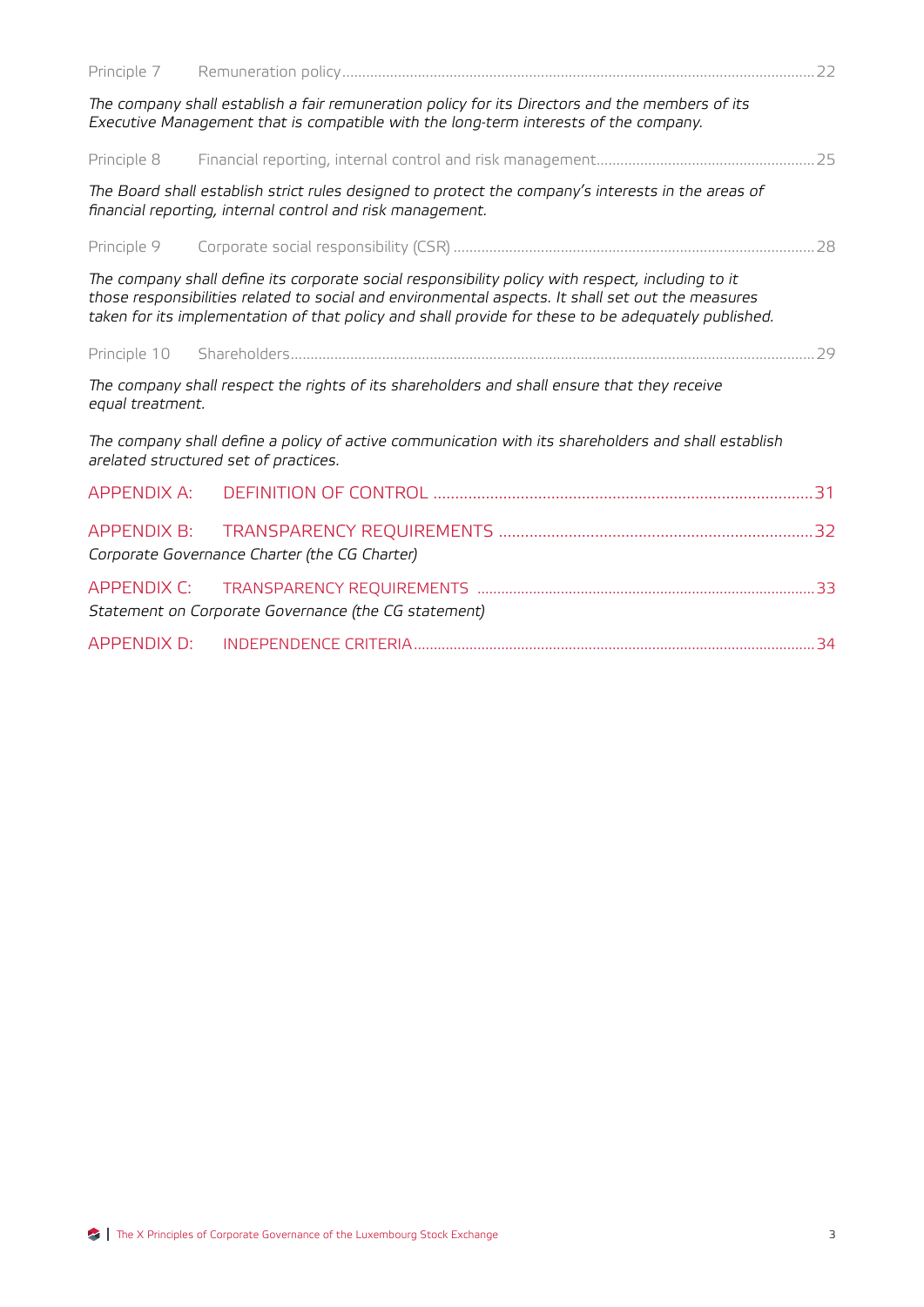# FOREWORD

Investment in the transition towards a more sustainable economy: that is the commitment taken on by the Luxembourg Stock Exchange at the beginning of 2017, when it asked the working group to revise the X Principles of Corporate Governance of the Luxembourg Stock Exchange so as to integrate in them a new principle relating to the corporate social responsibility (CSR) of the companies concerned.

Since 2006, thanks to the X Principles, companies have been encouraged to adopt a form of corporate governance that constitutes an integral part of corporate culture, reflects the values of integrity and responsibility, and is founded on the transparency of the decision-making processes and respect for the interests of shareholders and all other stakeholders. In that context, companies are continuing to intensify their commitment to transparency and the attainment of long-term goals. They operate by reference to indicators that are clearer and more relevant, and which, for a fair number of them, are aimed at presenting information integrating financial and extra-financial data. That extra-financial information is also an issue of increasing importance for issuers and investors, as well as a great many other stakeholders.

The X Principles have been revised three times during the eleven years that they have been in existence, and this underlines the constant evolution taking place in the area of corporate governance. The need to adapt to new realities in light of the conclusions drawn from their application, coupled with developments in the concept of corporate governance in neighbouring countries and in Europe generally, as well as the regulatory framework and the way in which it is applied in Luxembourg, have informed the reflections of the working group and have served as the basis for this third revision of the X Principles of Corporate Governance.

Thus, the Luxembourg Stock Exchange remains convinced of the importance and usefulness of the X Principles of Corporate Governance in boosting the commitment of all economic players, thanks to a set of balanced principles designed to support an environment conducive to investment and the creation of long-term value.

On behalf of the Board of Directors of the Luxembourg Stock Exchange, I would like to extend my warmest thanks to all those who have actively contributed to this third revision of the X Principles of Corporate Governance, and in particular the members of the working group, who deserve great credit for their commitment to a more sustainable economy.

> FRANK WAGENER CHAIRMAN OF THE BOARD OF DIRECTORS Luxembourg, December 2017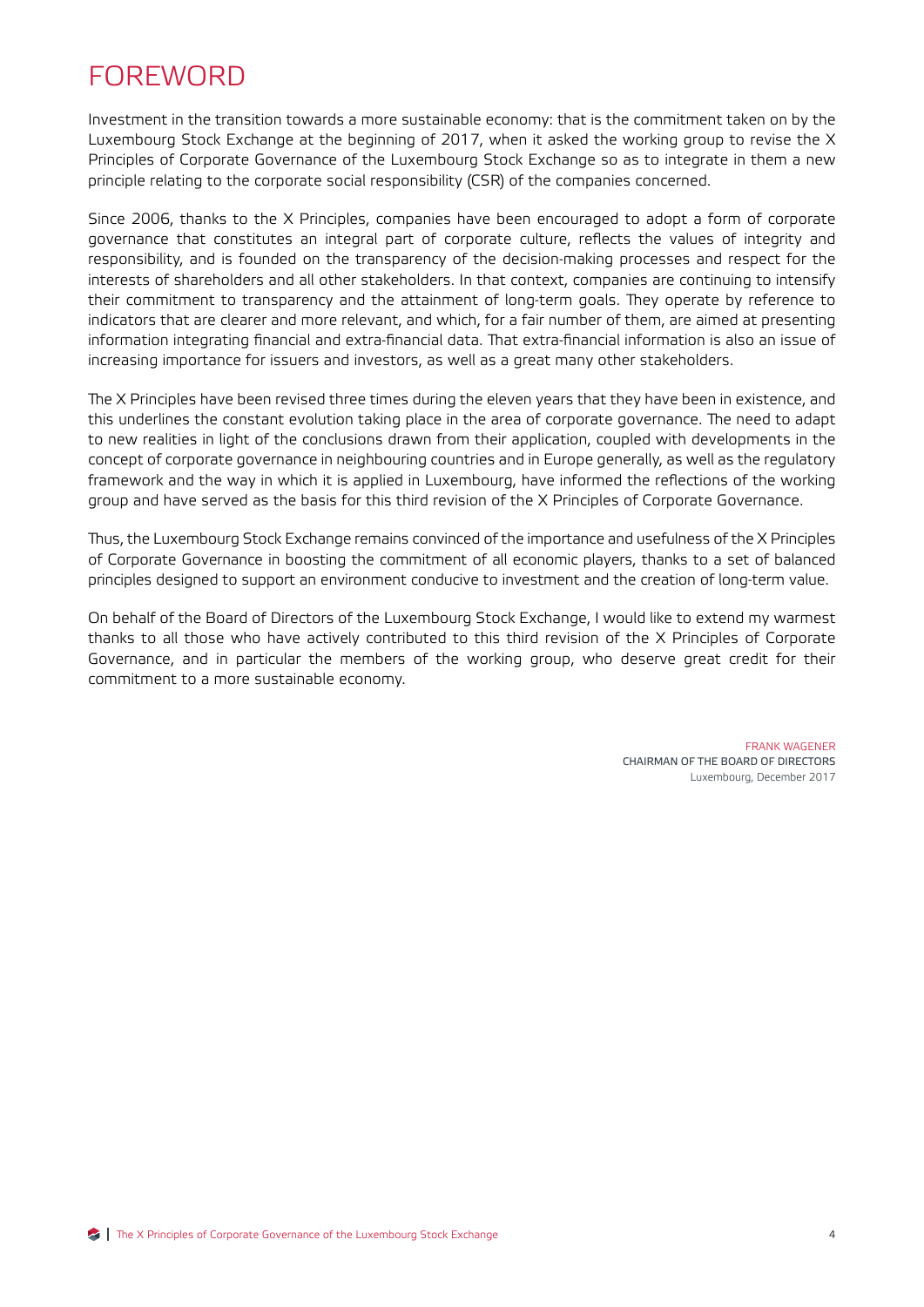# FOREWORD

For more than 11 years now, the aim of the "X Principles of Corporate Governance of the Luxembourg Stock Exchange" hereinafter the "X Principles", has been to provide companies with guidance in the application of their corporate governance rules. The X Principles have successfully evolved in line with the changes that have occurred in the applicable regulations and market practices.

The significant advances that have thus been achieved by listed companies in the application of the X Principles since their introduction demonstrate how useful they have been as a tool, but also underline the need to continue to monitor regulatory developments, so that the X Principles can continue to serve listed companies.

The working group set up by the Luxembourg Stock Exchange to revise the X Principles is made up of representatives of listed companies and of the Stock Exchange. It has sought to determine a golden mean between regulation that is excessively prescriptive and regulation that is purely abstract – a complex task if ever there was one.

This third revision of the X Principles is the result of work begun ten months ago, and confirms the commitment of companies to a demanding system of corporate governance combining transparency, responsibility and control. The aim of the X Principles is certainly not merely to reiterate the legal provisions in force, but to complement those provisions.

This revision of the X Principles is designed in particular to introduce an approach to extra-financial information relating to companies' corporate social responsibility. By thus facilitating a stronger integration of financial and non-financial data, such companies will give investors a better understanding of their strategy for creating value and their global performance. In order to achieve that goal, it has been decided to introduce a new Principle 9 on companies' corporate social responsibility and to integrate Principle 6 (Evaluation of the performance of the Board) in Principle 2 (The Board of Directors' remit).

The result, which has been approved by the Luxembourg Stock Exchange, amounts to a set of strict, practical and useful rules. Finally, I would like to thank my working group colleagues for their dedicated commitment to the improvement and modernisation of the X Principles.

> PIERRE MARGUE CHAIRMAN OF THE WORKING GROUP Luxembourg, December 2017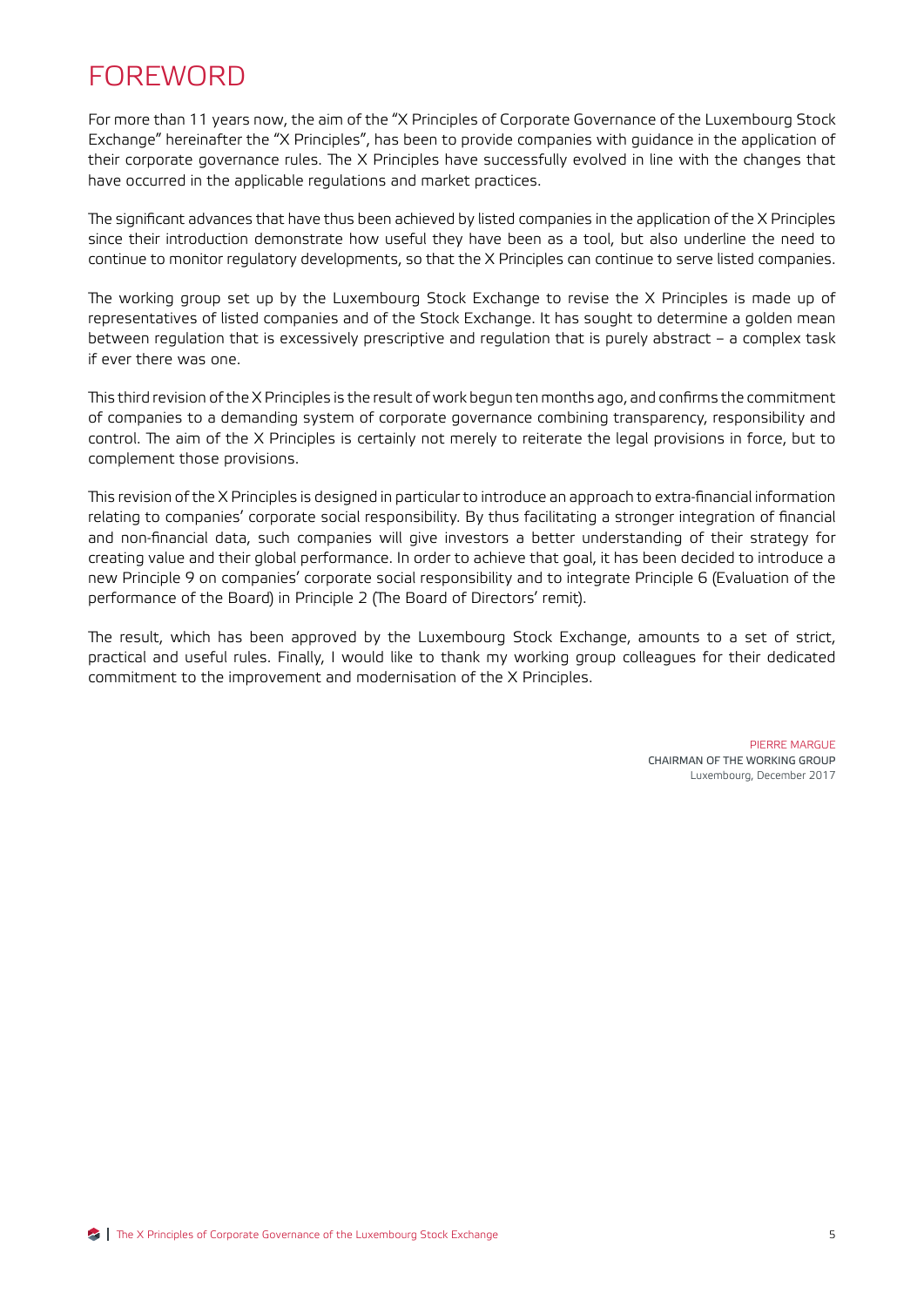### PRFAMBI F

#### 1. Corporate governance

Corporate governance consists of the body of principles, rules and practices that determine companies' management and control. It therefore covers the distribution of powers between the shareholders and management of a company, and especially the operation of the company's Board of Directors.

These rules primarily concern the Board of Directors, its operation, and the exercise of its duties and responsibilities. They cover the organisation of the relationship between the Board and the shareholders, on the one hand, and between the Board and the Executive Management, on the other.

Good corporate governance includes the procedures and instruments that provide an optimal balance between entrepreneurial spirit and the search for performance, on the one hand, and the control and prevention of risk, on the other.

Good governance forms an integral part of corporate culture, embodies the values of integrity and responsibility, and is based on the transparency of decision-making processes and on respect for the interests of shareholders and any other stakeholders, namely regulators, employees, customers, suppliers, and civil society in a broader sense. It implies effective risk management, thorough control mechanisms, a transparent approach to conflicts of interest, and regular reports from the Executive Management to the Board of Directors, and from the Board to the General Meeting of Shareholders.

Good governance is therefore a stability factor for companies and for their social and political environment, and therefore promotes a climate that is favourable to investment, and contributes to the creation of longterm value and economic growth.

#### 2. Framework

The X Principles of Corporate Governance of the Luxembourg Stock Exchange (hereinafter "the X Principles") shall be considered as complementary to Luxembourg legislation, from which they cannot deviate. No Principle or Recommendation may be construed as conflicting with Luxembourg law.

The X Principles are based on existing Luxembourg legislation regarding commercial companies, and specifically on the financial regulations that are applicable to companies listed on the Stock Exchange. The rules and recommendations adopted at the European level, and the legislation regarding governance in neighbouring countries, have also been taken into account.

The X Principles have been influenced by various factors that are specific to Luxembourg:

- the wide variety of the companies whose shares are admitted for trading on the Luxembourg Stock Exchange regulated market (ranging from large multinational companies to small industrial and commercial companies, or to investment companies);
- the diversity of the structure of the companies' shareholder base (companies with major shareholders, companies with a very widespread shareholder base, small companies with a more limited shareholder base, or companies where the shareholder base consists mainly of shareholders who are financial investors); and
- certain specific director situations, for example, those covered by the legislation on directors representing a public shareholder or the company's employees.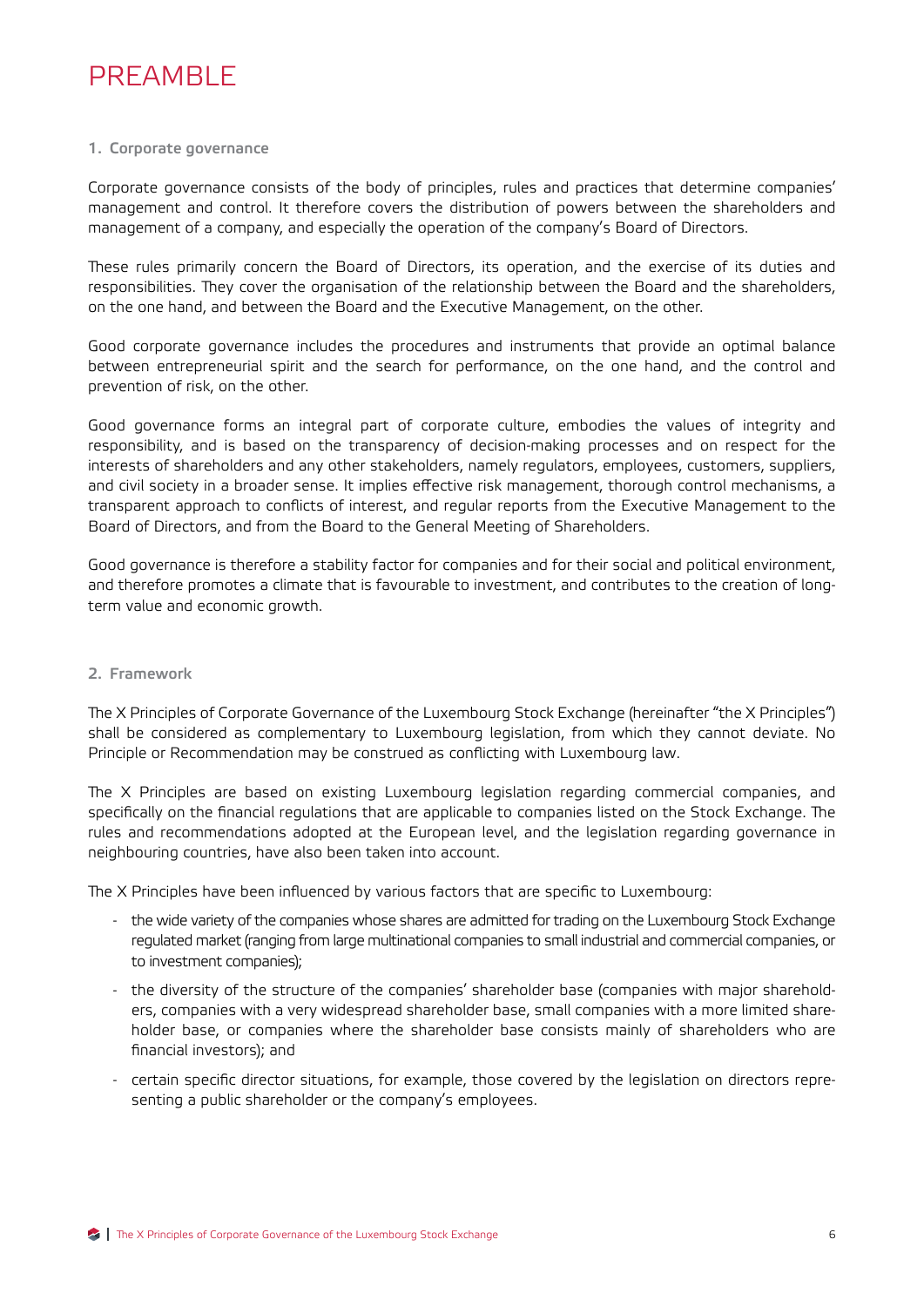The X Principles have been drawn up for limited companies with a single-tier governance structure (with a board of directors), which is the form most commonly adopted by companies in Luxembourg. However, they are also intended to apply to other forms of companies, including those with a two-tier governance structure, including a supervisory board and an executive board. In this case, the X Principles must be interpreted and applied mutatis mutandis.

3. Structure, content and characteristics of the X Principles of Corporate Governance

The X Principles include three series of rules:

- the actual mandatory ("compliance") Principles;
- the "comply or explain" Recommendations (that is to say, those which are mandatory save in exceptional justified circumstances); and
- the Guidelines, which are indicative but not binding.

The X Principles are mandatory. Their scope is sufficiently broad for all companies to be able to adhere to them, regardless of their specific features. All Luxembourg companies whose shares are admitted for trading on a regulated market operated by the Luxembourg Stock Exchange (hereinafter, the "target companies") must therefore apply them without exception.

The Recommendations (some of which are detailed in the Appendices to the X Principles) describe the proper application of the principles. Companies are asked to comply with the Recommendations or to explain why they are departing from them. In such cases, companies must determine which rules are most suited to their specific situation and provide an explanation for this in the statement on corporate governance included in their annual report. This flexible approach is based on the "comply or explain" system. This system, which has long been adopted in many countries, is recommended by the OECD and the European Commission. Thanks to its flexibility, this approach enables the specific circumstances of companies, such as their nationality, size, shareholder structure, business activities, exposure to risk, and management structure, to be taken into account, together with the CSR aspects.

Smaller target companies, in particular those that have recently been admitted to trading on the market, as well as young growth companies, may take the view that some of the Recommendations are disproportionate or less relevant in their case. Likewise, holding and investment companies may require a different structure for their Board of Directors, which may affect the relevance of some of the Recommendations to them. For instance, in such cases, the role of the Nomination Committee and the Remuneration Committee may be fulfilled by a single committee.

The Recommendations are supplemented by the Guidelines, which provide advice on the appropriate manner for a company to implement or interpret the Recommendations, and reflect "best practices". The Guidelines are optional, and are therefore not subject to the obligation to "comply or explain".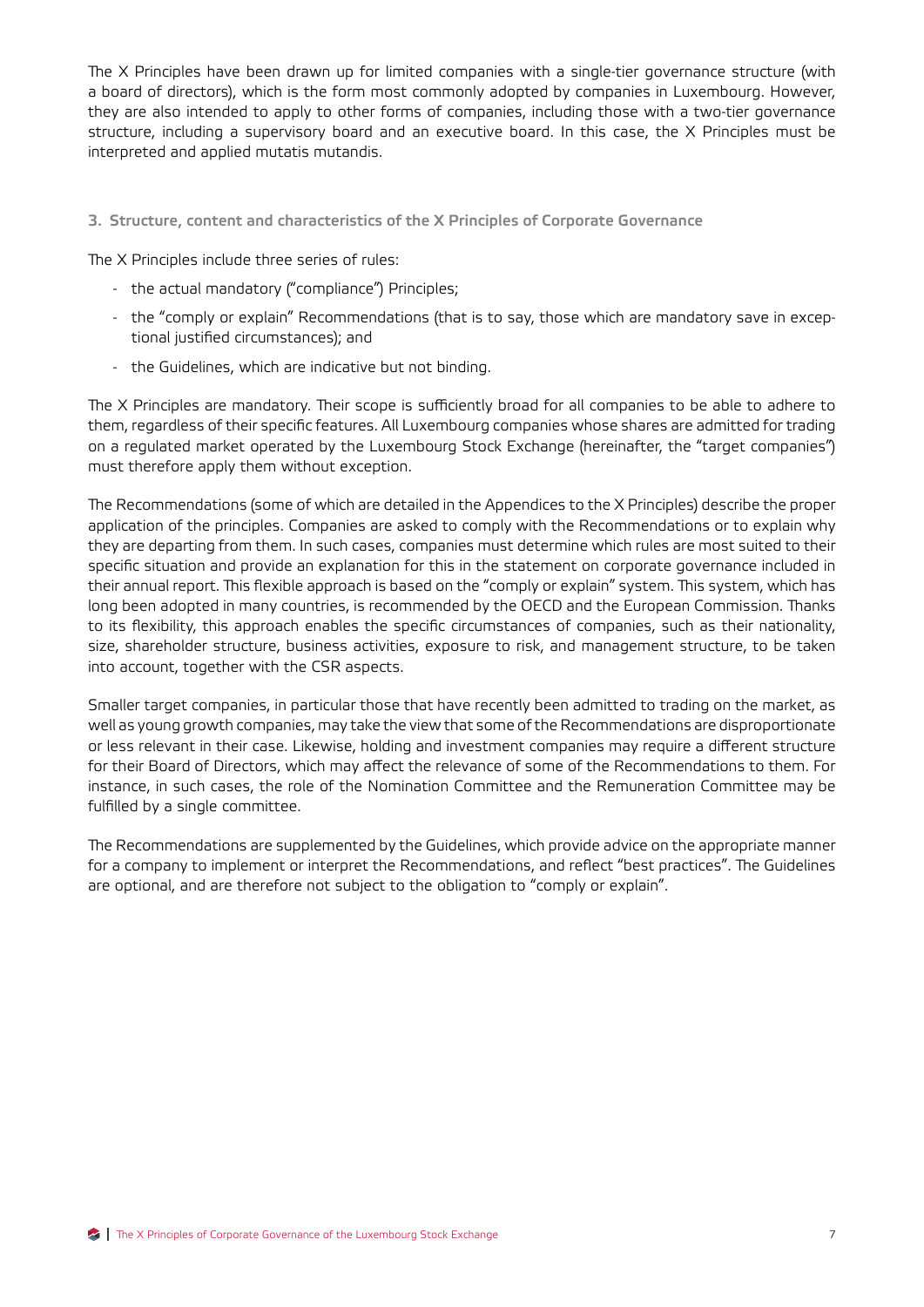#### 4. Disclosure of information

Transparency – via the publication by each company of the corporate governance principles that it applies – is an essential factor, which the X Principles aim to promote in order to ensure effective external monitoring of the application of the X Principles by the company in question.

Information on corporate governance is disclosed in two different documents:

- the Corporate Governance Charter, which is published on the company's website, and
- the statement on corporate governance included in the annual report.

In the Corporate Governance Charter, the company describes the main aspects of its corporate governance policy, especially its structure, the internal regulations for the Board, its committees, and the Executive Management, as well as other important points (e.g. the remuneration policy). The Charter must be updated on a regular basis.

The statement on corporate governance included in the annual report primarily includes factual information on the governance of the company and on the operation of the governing bodies during the year just ended, including any changes that have occurred, like the appointment of new directors, the appointment of committee members and the remuneration report.

#### 5. Monitoring and compliance

A monitoring system that involves the shareholders, the Board of Directors, the Luxembourg Stock Exchange, the Luxembourg Financial Sector Supervisory Commission ("CSSF") and the other stakeholders, must ensure close compliance with the corporate governance principles. Other mechanisms may be added to this monitoring system.

#### **•** The Board of Directors

In a single-tier structure, the Board of Directors plays a dual role: first, it manages and heads the company, and second, it ensures effective monitoring of its Executive Management. The Board of Directors must ensure that the Corporate Governance Charter and the statement on corporate governance in the annual report are accurate and complete. Although non-executive directors and directors who rank as independent directors, who ideally form a majority on the Board, have a particular duty to assume this responsibility, it is incumbent on all Directors, who must all demonstrate their independence of judgement, integrity, strength of character and objectivity in order to fulfil this role.

**•** Shareholders

Given the flexible "comply or explain" approach recommended by the X Principles, shareholders, and specifically institutional investors, have a paramount role to play in assessing the company's corporate governance.

Shareholders shall carefully examine the reasons provided by the company whenever it departs from the Recommendations or fails to comply with them, and make a reasoned judgment in each case. Where shareholders do not accept the positions adopted by the company, it is their duty to inform its management or Board of Directors of their position, and to enter into a dialogue with the company on this issue, where applicable.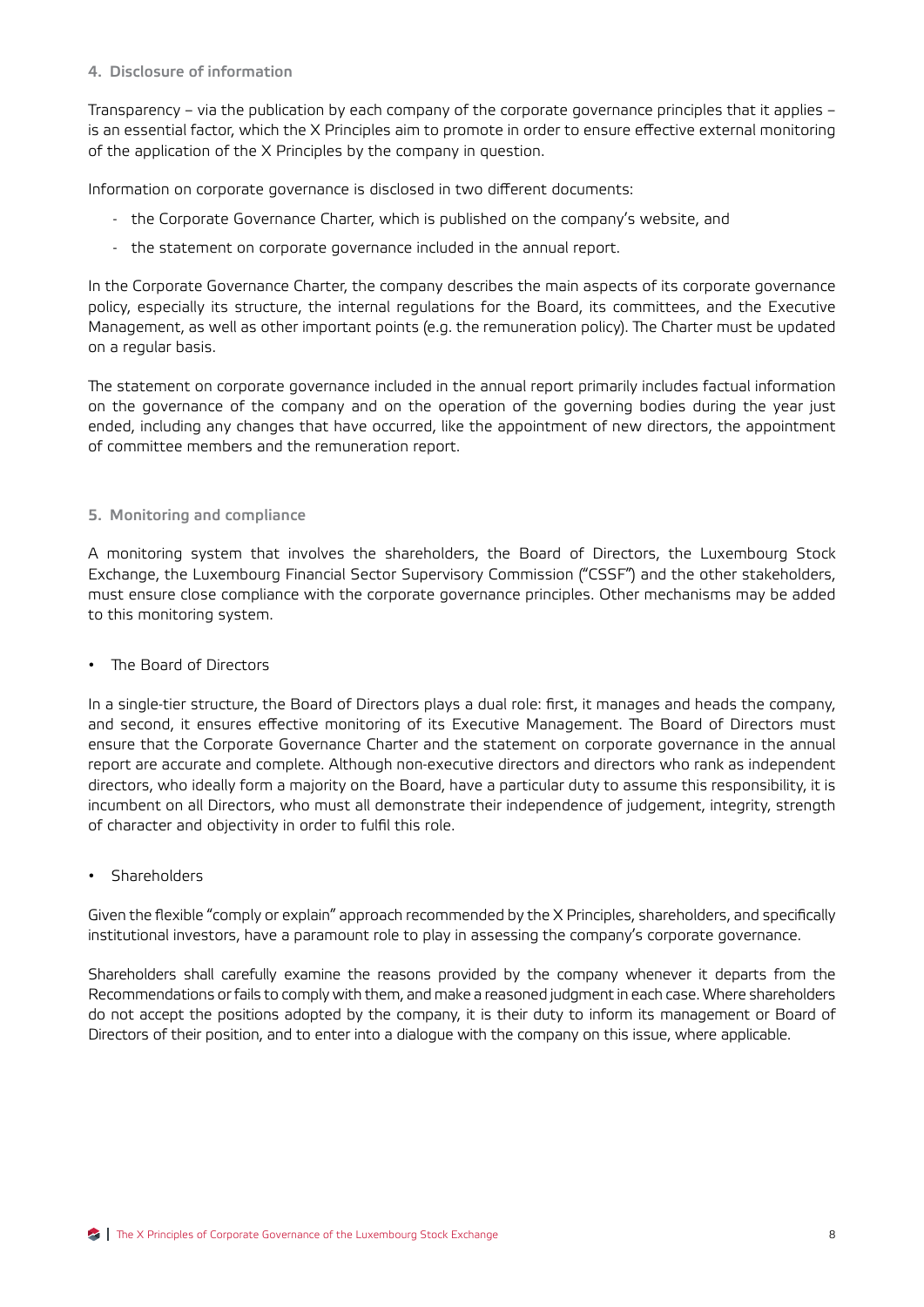**•** The Luxembourg Stock Exchange

The Luxembourg Stock Exchange contributes to the external monitoring of the application of the X Principles by listed companies through providing its support and advice to those companies, in order to encourage implementation of the X Principles.

It shall draw to the attention of any listed company any omission from or exception to the X Principles that is not justified, and invite it to provide an explanation on this point to the Stock Exchange, where applicable. The Luxembourg Stock Exchange reserves the right to publish reports on the corporate governance practices of listed Luxembourg companies from time to time.

With regard to points where the laws or regulations in force require disclosure, regardless of whether or not those points are included in the X Principles, the powers of the CSSF, including its power to impose sanctions, shall take precedence.

#### 6. Follow-up

The definition of what constitutes good corporate governance may need to evolve in step with changes in the business environment, the requirements of financial markets, or even changes to company law.

It is therefore important for companies to ensure that they follow up the X Principles on a regular basis, and review the Recommendations on an ongoing basis, in order to make any adjustments that may become necessary.

#### 7. Scope and entry into effect

The X Principles apply to companies incorporated under Luxembourg law, where their shares are listed on a regulated market operated by the Luxembourg Stock Exchange, except for regulated SICAVs and Funds, to which specific regulations apply.

However, given their flexibility, the X Principles can easily be used as a reference framework for any company incorporated under Luxembourg law, or under the laws of another country, including any company incorporated under Luxembourg law that has asked for its shares to be admitted to a foreign regulated market. Where Luxembourg companies admitted for trading on various regulated markets in addition to the regulated market operated by the Luxembourg Stock Exchange are faced with several codes of conduct in terms of corporate governance, they are invited to apply the X Principles. Indeed, under most circumstances, the regulatory nature of the X Principles enables these companies to comply with the provisions of the governance codes in effect on other regulated markets as well.

The fourth version of the X Principles of Corporate Governance of the Luxembourg Stock Exchange enters into effect on 1 January 2018, and applies to annual reports for financial years as from that date.

2Throughout this text the words "Chairman", "his" and "he" shall be understood to refer to both men and women.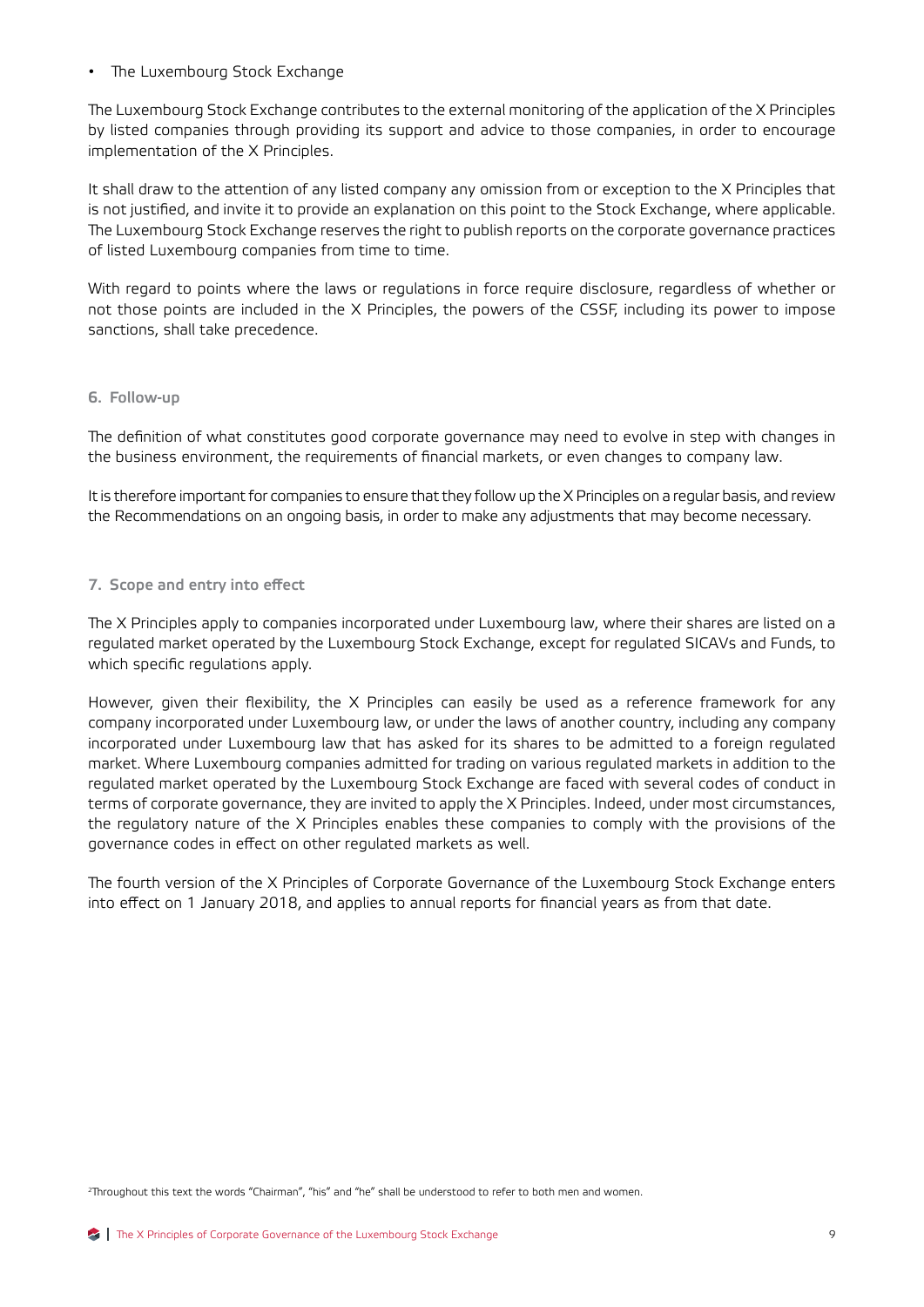#### Principle 1 Corporate governance framework

The company shall adopt a clear and transparent corporate governance framework for which it shall provide adequate disclosure.

#### Recommendation 1.1. The corporate governance framework, deriving from the company's memorandum or articles of association, shall be defined in writing and published in an adequate manner. It shall set out the functions of the Board of Directors and of the Executive Management, together with their respective powers and obligations.

Guideline The corporate governance framework shall take into account the nature and size of each company, together with the complexity of its business activities and its requirements.

Recommendation 1.2. The executive power within the company shall be entrusted to a management body, headed by an individual other than the Chairman of the Board. The Board shall make a clear distinction between the duties and responsibilities of its Chairman and of the Chief Executive Officer and set this out in writing.

> Where the functions of the Chairman of the Board of Directors and of the Chief Executive Officer are performed by one and the same person, the non-executive directors shall choose from amongst the independent directors a Senior Independent Director.

- Guideline The Senior Independent Director shall chair the Nomination and Remuneration Committees. The Senior Independent Director is specifically responsible for ensuring close compliance with the good governance rules, the information of independent directors and the strict application of the X Principles. He<sup>2</sup> shall be the Chairman of the Board's preferred contact person in these areas.
- Recommendation 1.3. The company shall draw up a governance charter (CG Charter) describing the main aspects of its corporate governance, including the items referred to in Appendix B. The CG Charter shall be updated as often as necessary to reflect, at any given time, the company's corporate governance framework, and shall be published on the company's website.
- Guideline The date of the latest update of the CG Charter should preferably be indicated.

#### Recommendation 1.4. The CG Charter shall include the company's commitment to comply with the principles of corporate governance laid down by this text.

Recommendation 1.5. The company shall publish a corporate governance statement (hereinafter, the "CG Statement") in a specific section of its management report or in a separate chapter in the annual report published in the management report, describing all the relevant events connected with corporate governance that took place in the preceding financial year. This document shall include at least the items listed in Appendix C. If the company does not fully implement one or more of the recommendations, it shall submit every derogation and instance where it does not apply one or more recommendations to the Board of Directors with detailed explanations, for the Board's express approval. It shall explain these decisions in the CG Statement.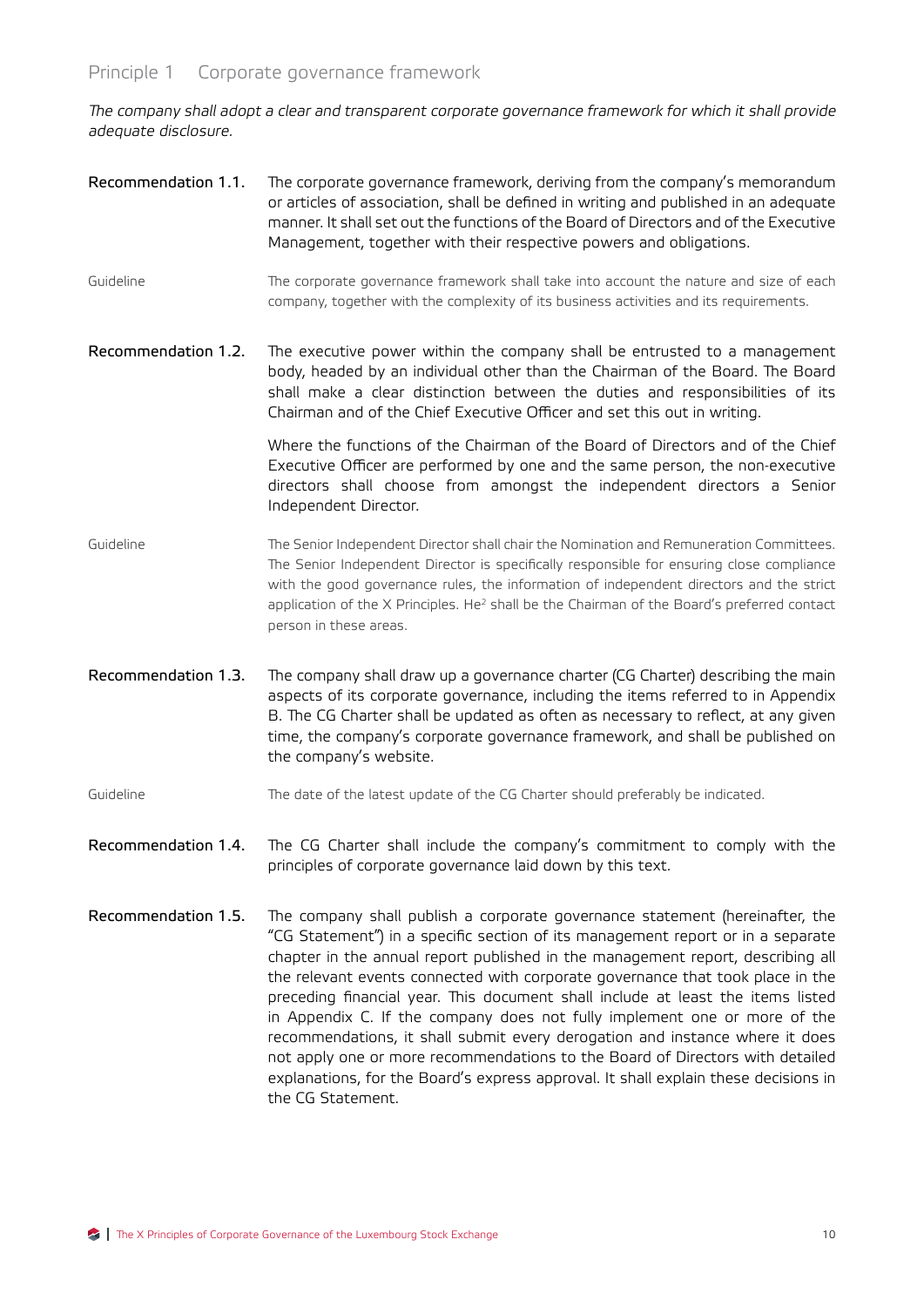#### Principle 2 The Board of Directors' remit

The Board shall be responsible for the management of the company. As a collective body, it shall act in the corporate interest, and shall serve all the shareholders by ensuring the long-term success of the company. They shall consider corporate social responsibility aspects and shall take into account the interests of all stakeholders in their deliberations.

The Board shall regularly evaluate the way in which it operates and its relations with the management.

| Recommendation 2.1. | The Board, and each of its members, shall be bound by a duty of loyalty towards<br>the company and all of its shareholders.                                                                                                                                                                                                                                                                                                                                                                                                                                                                                                               |
|---------------------|-------------------------------------------------------------------------------------------------------------------------------------------------------------------------------------------------------------------------------------------------------------------------------------------------------------------------------------------------------------------------------------------------------------------------------------------------------------------------------------------------------------------------------------------------------------------------------------------------------------------------------------------|
| Recommendation 2.2. | The Board shall be organised in such a way that it is able to perform its tasks<br>effectively, and shall meet as often as is necessary for the effective discharge of<br>its obligations.                                                                                                                                                                                                                                                                                                                                                                                                                                                |
| Guideline           | It would be appropriate for the Board to meet at least once a quarter, in order to monitor<br>the development of the company's activities.                                                                                                                                                                                                                                                                                                                                                                                                                                                                                                |
| Recommendation 2.3. | The Board shall specifically decide on the values and objectives of the company,<br>its strategy and the key policies to be implemented, as well as the level of risk<br>acceptable to the company. It shall draw up the annual and periodic accounts. In<br>defining the values of the company, the Board shall take into consideration all CSR<br>aspects of the business.                                                                                                                                                                                                                                                              |
| Guideline 1         | The Board shall ensure that the necessary financial and human resources are available, in<br>order to enable the company to reach its objectives.                                                                                                                                                                                                                                                                                                                                                                                                                                                                                         |
| Guideline 2         | The Board shall establish the main categories of risk faced by the company, such as<br>financial, strategic, operational, legal and regulatory, and reputational risks. The Board shall<br>determine the risks that require particularly close monitoring.                                                                                                                                                                                                                                                                                                                                                                                |
| Guideline 3         | The Board shall draw up a code of business ethics, and shall define the values of the company.                                                                                                                                                                                                                                                                                                                                                                                                                                                                                                                                            |
| Recommendation 2.4. | The Board shall appoint a Chairman, who shall prepare the agenda for board<br>meetings after consulting the Chief Executive Officer or the Senior Independent<br>Director, as the case may be. The Chairman shall ensure that the procedures relating<br>to Board meetings, the preparation of meetings, deliberations, and for taking and<br>implementing decisions, are correctly applied. He shall take the necessary steps<br>to create a climate of trust within the Board, contributing to open discussion, the<br>constructive expression of the opinions of each of its members, and support for<br>decisions taken by the Board. |
| Guideline 1         | The Chairman shall see to the proper application of the rules of governance and shall<br>establish a close relationship with the Executive Management, giving it his advice and<br>opinions, respecting the executive responsibilities of the latter.                                                                                                                                                                                                                                                                                                                                                                                     |
| Guideline 2         | The Chairman shall keep in regular contact with the Senior Independent Director, and shall<br>draw up the measures and initiatives relating to the company's governance issues with him.                                                                                                                                                                                                                                                                                                                                                                                                                                                  |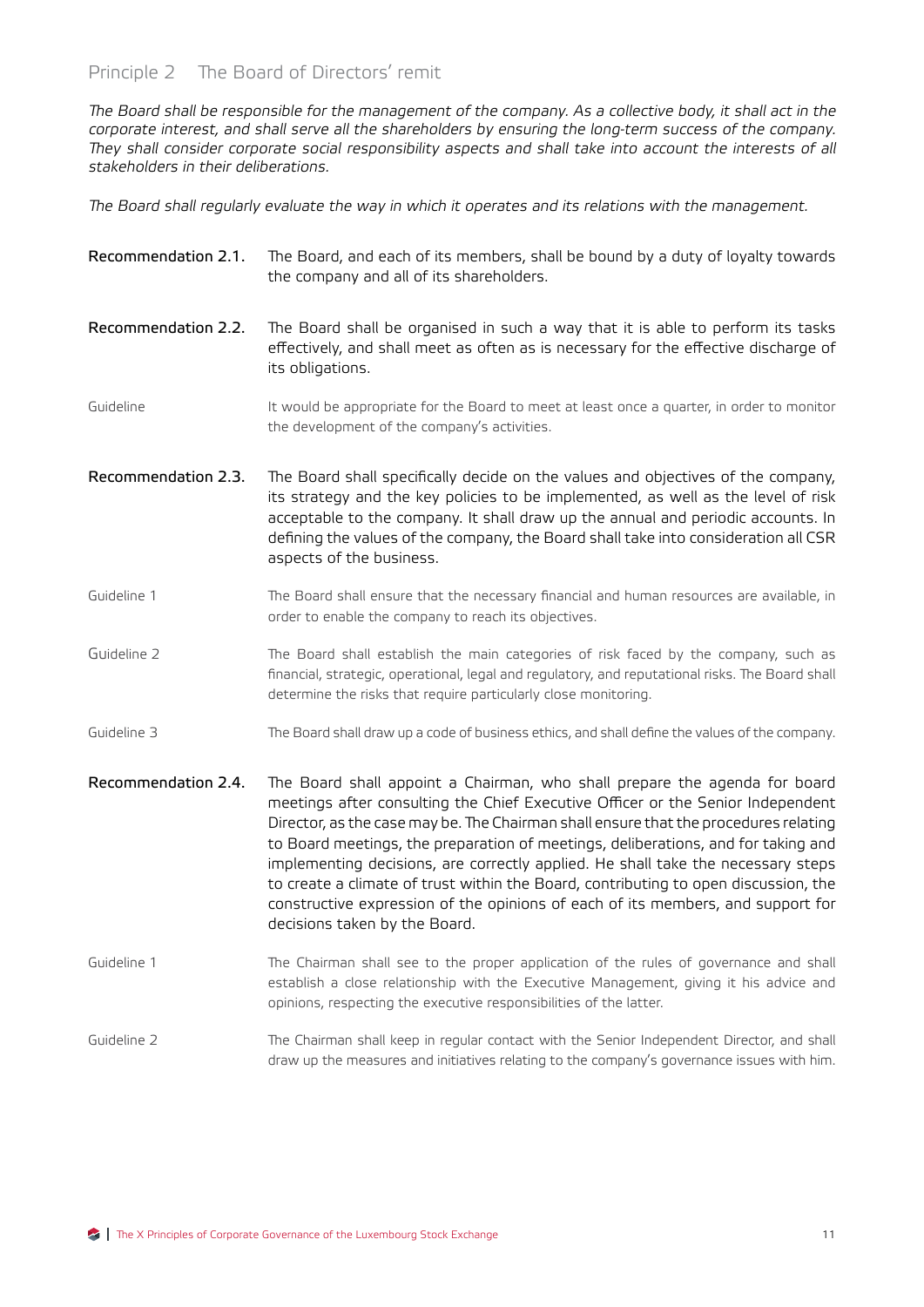Recommendation 2.5. No single Director or group of Directors shall dominate the Board's decisionmaking process. The decision-making process shall allow each director to express his point of view.

Guideline **All the Directors shall contribute to the development of the strategy and key policies via** critical and constructive discussion of the proposals submitted.

Recommendation 2.6. The Board shall appoint a Secretary to ensure the implementation of the rules and procedures governing the operation of the Board, under the authority of the Chairman. The Board Secretary shall prepare minutes summing up the Board Meeting deliberations and noting any decisions taken by the Board, in conjunction with the Chairman of the Board. These minutes shall be submitted for the Board's approval.

Guideline The minutes shall indicate the votes cast by the Directors.

- Recommendation 2.7. At least every two years, the Board shall devote a point on the agenda of one of its meetings to a discussion regarding the way in which it operates, the effective fulfilment of its role and compliance with the rules of good governance.
- Recommendation 2.8. In the context of the assessment of the way in which it operates, the Board shall examine, in particular, its composition, the way in which it is organised and its effectiveness as a collective body, as well as its relations with the Executive Management and other stakeholders.

It shall draw the requisite conclusions from this and shall take the appropriate measures, where necessary, to improve the way in which it operates.

A similar assessment shall be carried out by each of the committees.

- Guideline 1 The Board may appoint an external expert to carry out the assessment.
- Guideline 2 In carrying out its assessment, the Board shall:
	- take stock of the methods by which it operates;
	- verify that the items on the agenda are sufficiently documented and prepared.
- Recommendation 2.9. The Board shall publish in the CG Charter the methods by which it carries out its assessment and, as the case may be, any changes made to the way in which it operates.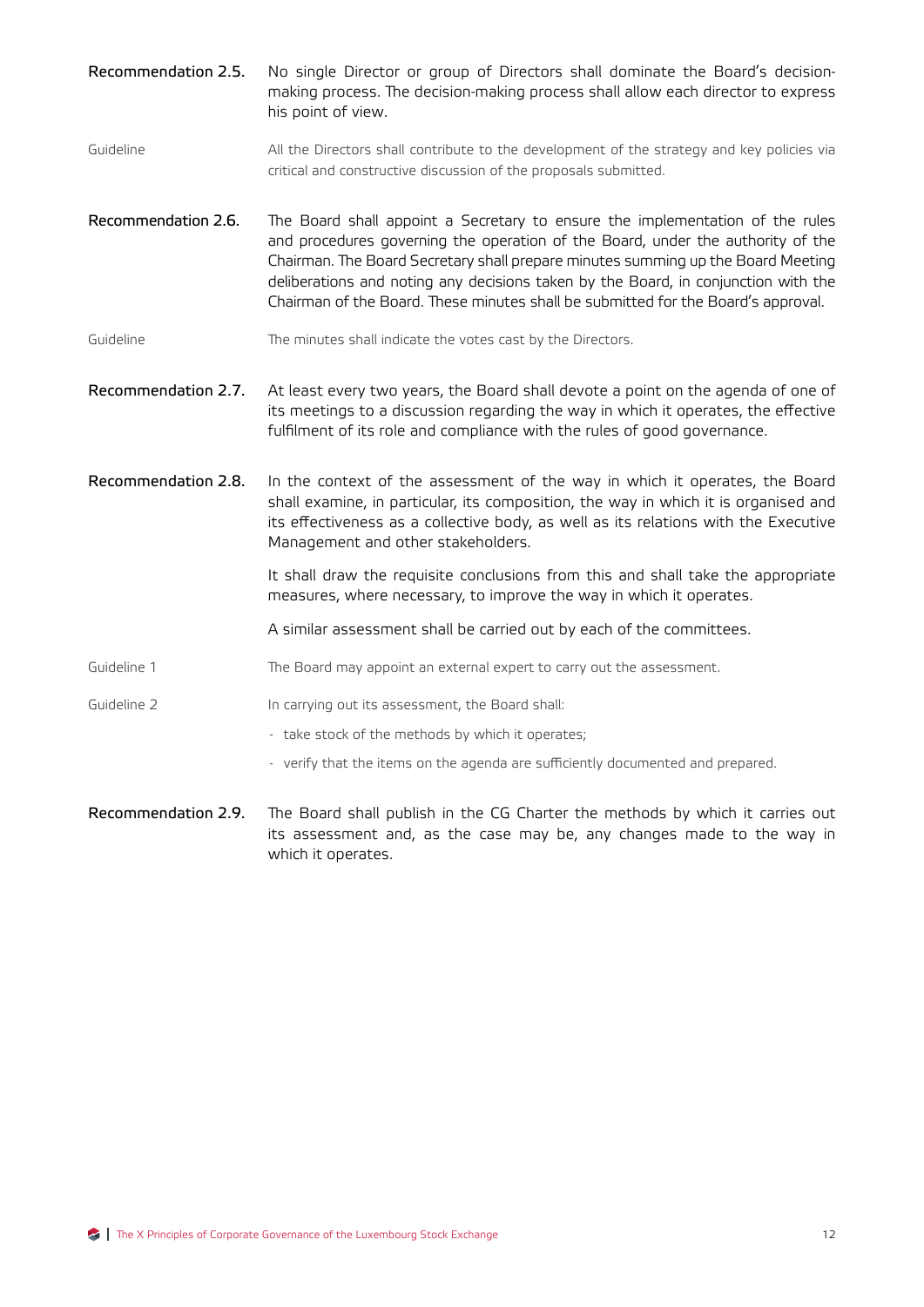The Board shall be composed of competent, honest, and qualified persons. The choice of those persons shall take account of the specific features of the company.

The Board shall establish the special committees necessary for the proper execution of its remit.

- Recommendation 3.1. The Board shall include the shareholders' representatives, and must include an appropriate number of Independent Directors. The number of Independent Directors shall reflect the nature of the company's business activities and the structure of its shareholder base. They may not number fewer than two.
- Recommendation 3.2. The members of the Board shall provide complementary experience and knowledge that is useful to the company through their diverse backgrounds. A list of the Board members shall be provided in the CG Statement, which shall contain information regarding each Board member's level of independence.
- Guideline In order to ensure a balanced composition of the Board, account shall be taken of the specific features of the company and its activities, and specifically of the company's various business lines and their geographical diversity.
- Recommendation 3.3. The Board shall be of an appropriate size in order to facilitate effective decisionmaking. It shall be large enough for its members to contribute experience and knowledge from different fields and for changes in its composition not to create undue disruption. To ensure effective deliberation and decision-making, the number of Directors shall remain limited.
- Guideline A maximum of 16 Directors may be considered as a reasonable limit.
- Recommendation 3.4. The Board shall be organised so that the Directors who are part of the Executive Management (hereinafter the "Executive Directors") and the Non-Executive Directors have equivalent access to the information and resources necessary for them to discharge their duties.
- Recommendation 3.5. To be considered independent, a Director must not have any significant business relationship with the company, close family relationship with any member of the Executive Management, or any other relationship with the company, its controlling shareholders or members of the Executive Management which is liable to impair the independence of the Director's judgment.

The company shall draw up a detailed list of criteria for assessing independence on the basis of the above. The list of criteria shall be provided in the CG Statement. To this end, the company may make use of the independence criteria set out in Appendix D of this document.

- Recommendation 3.6. The company shall ensure that new directors receive induction training on the way the company operates, enabling them to contribute in the best possible manner to the work of the Board. The company shall allocate adequate resources to the induction and ongoing training of its Directors.
- Guideline 1 The company shall provide its new Directors with corporate governance training, which will be provided either internally or by specialist external institutions.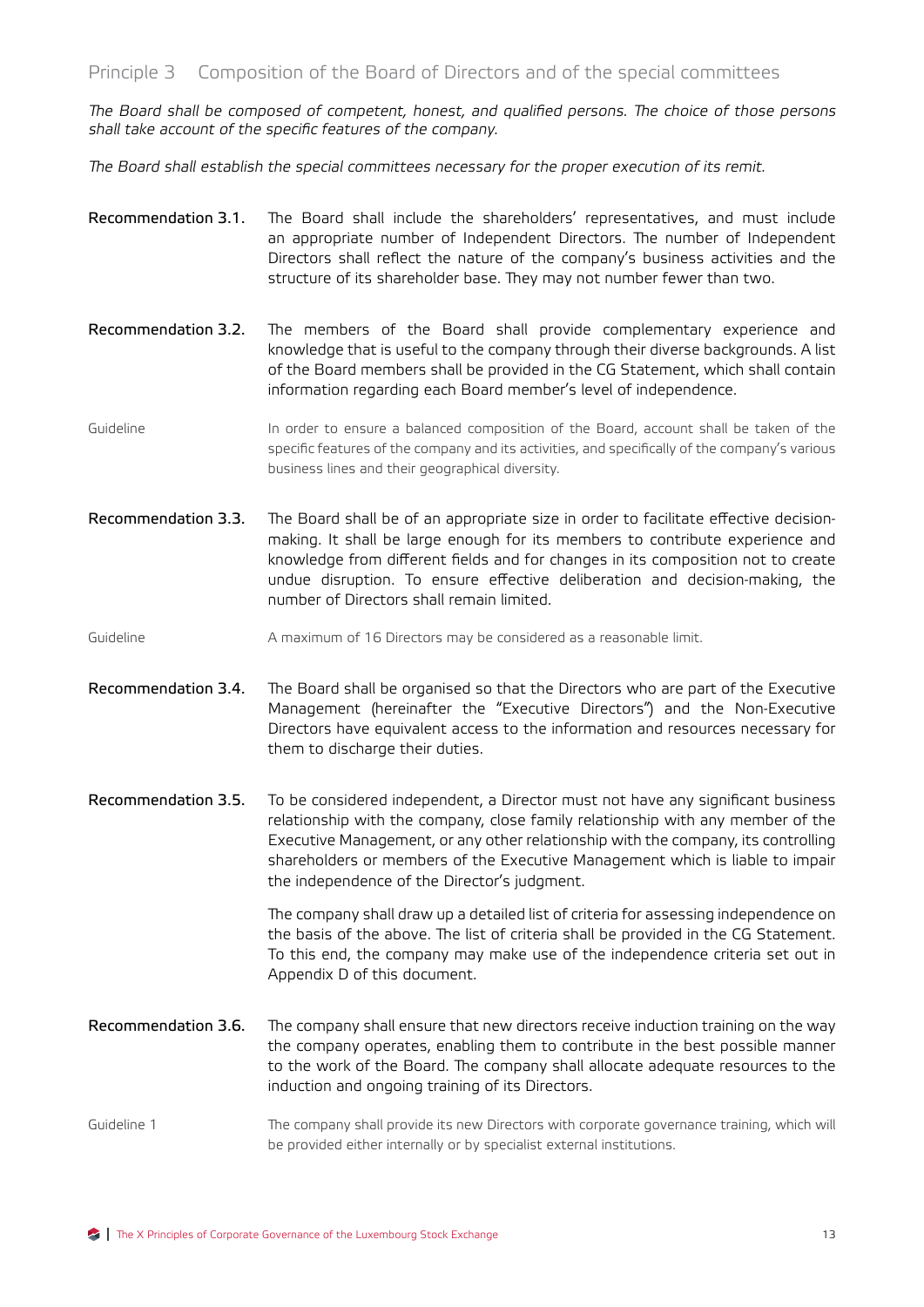Guideline 2 **For Directors called upon to join a Board committee, this induction training programme shall** cover the description of the committee's remit, and the skills required to fulfil its assignment.

- Guideline 3 **For new members of the Audit Committee**, this training programme shall include an overview of the company's organisation of internal control and of its risk management systems. In particular, they shall receive comprehensive information on the company's accounting, financial and operational features. This programme shall also involve contact with the Statutory Auditor and with the internal auditor. The Board shall specifically ensure that the Directors are able to acquire the necessary skills to manage the various risks that are considered to require specific monitoring.
- Recommendation 3.7. Directors shall update their skills and improve their knowledge of the company with a view to fulfilling their role both on the Board and, where applicable, on Board committees. Directors must acquire an excellent understanding of the company's business activities, and of the group's structure, where applicable.
- Guideline The Chairman of the Board shall ensure that the necessary resources are available for improving and updating the knowledge and skills of the Directors.
- Recommendation 3.8. All Directors shall be provided with the information necessary for the proper performance of their duties in good time.
- Guideline 1 The Chairman of the Board shall ensure, with the assistance of the Board Secretary and the Executive Management, that the Directors receive timely and adequate information enabling them to perform their duties in an informed manner.
- Guideline 2 Directors shall review and assess the information received. Moreover, they may request additional information whenever they consider it to be appropriate, observing the applicable procedures.
- Recommendation 3.9. The Board shall ensure that special committees are set up in order to review specific issues determined by the Board, and to advise the Board on these issues. It shall choose each committee's chairman and members with due regard to the need to ensure that the membership of the committee is renewed to some degree, and to avoid undue reliance on particular individuals. Decision-making shall remain a collective responsibility of the Board, which shall remain fully answerable for decisions taken within its area of competence.
- Guideline Special committees shall be composed of at least three members.
- Recommendation 3.10. The Board committees shall discharge their duties within the framework of the remit that they have been given, and shall ensure that they report on their activity and on the results of their work to the Board on a regular basis.
- Recommendation 3.11. The committees may seek expert assistance in obtaining the necessary information for the proper fulfilment of their duties. The company shall provide each committee with the financial resources it needs for this purpose.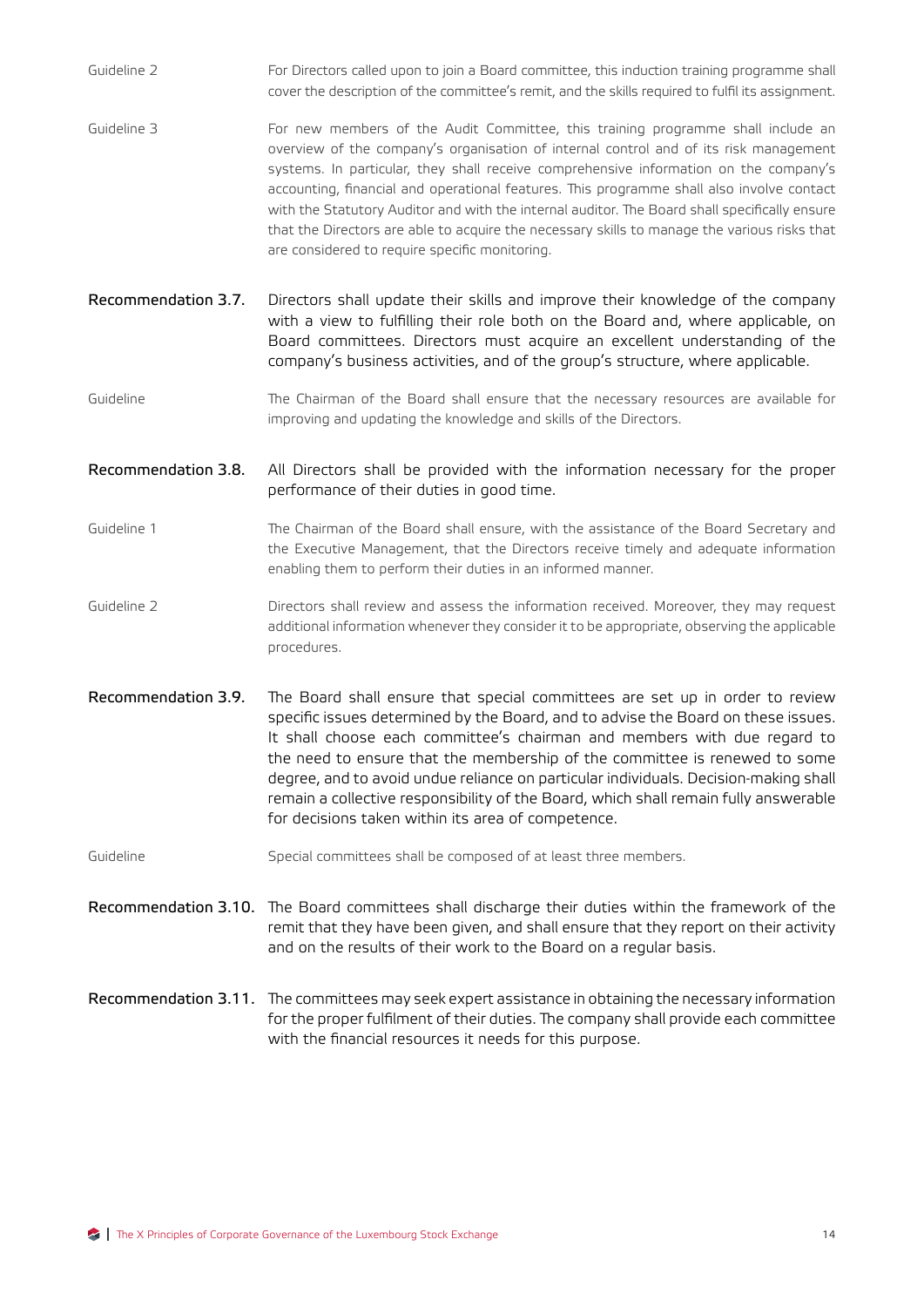The company shall establish a formal procedure for the appointment of members of the Board of Directors.

| Recommendation 4.1. | The Board shall establish the appointment criteria and procedures for Directors,  |
|---------------------|-----------------------------------------------------------------------------------|
|                     | and provide specific rules for Executive Directors, where applicable, subject     |
|                     | to current legal provisions regarding the status of Directors representing the    |
|                     | government or a public-law corporation within a public limited company and to the |
|                     | provisions regarding the representation of employees in public limited companies. |

Among the criteria to select for the appointment or re-appointment of Directors, the company shall take account of diversity criteria, including criteria relating to professional experience, geographical origin and the appropriate representation of both genders, aside from overall skill-based criteria.

Guideline **A** nomination procedure shall define to whom appointment proposals shall be sent, any deadlines to be complied with, and the arrangements for disclosure.

Recommendation 4.2. The Board shall establish a Nomination Committee from amongst its members to assist in the selection of Directors. It shall define the committee's internal regulations.

> Where the company does not have a Nomination Committee, the Board shall perform the duties of that committee and shall regularly assess the need to create one.

Recommendation 4.3. The Nomination Committee shall be composed of Non-Executive Directors. It shall include an appropriate number of Independent Directors.

> The Board shall ensure that the Nomination Committee has the skills and resources required to perform its role effectively.

> The Chairman of the Nomination Committee shall see to it that minutes of its meetings are prepared.

- Recommendation 4.4. The Nomination Committee shall assess its own effectiveness on a regular basis, and shall make recommendations to the Board regarding the necessary adjustments to its internal regulations.
- Recommendation 4.5. The Nomination Committee shall meet as often as it considers necessary.
- Recommendation 4.6. After each meeting of the Nomination Committee, its Chairman shall make a report to the Board.
- Recommendation 4.7. An assessment shall be made by the Nomination Committee of the existing and required skills, knowledge and experience for any post to be filled. Based on this assessment, a description of the role, together with the skills, knowledge and experience required, shall be drawn up.
- Guideline 1 The Nomination Committee may seek assistance from external experts in the performance of its duties.
- Guideline 2 The Nomination Committee shall prepare plans for the succession of Directors. It shall ensure that a balance of skills and diversity is maintained within the Board at all times. It shall ensure that there is an appropriate number of Independent Directors.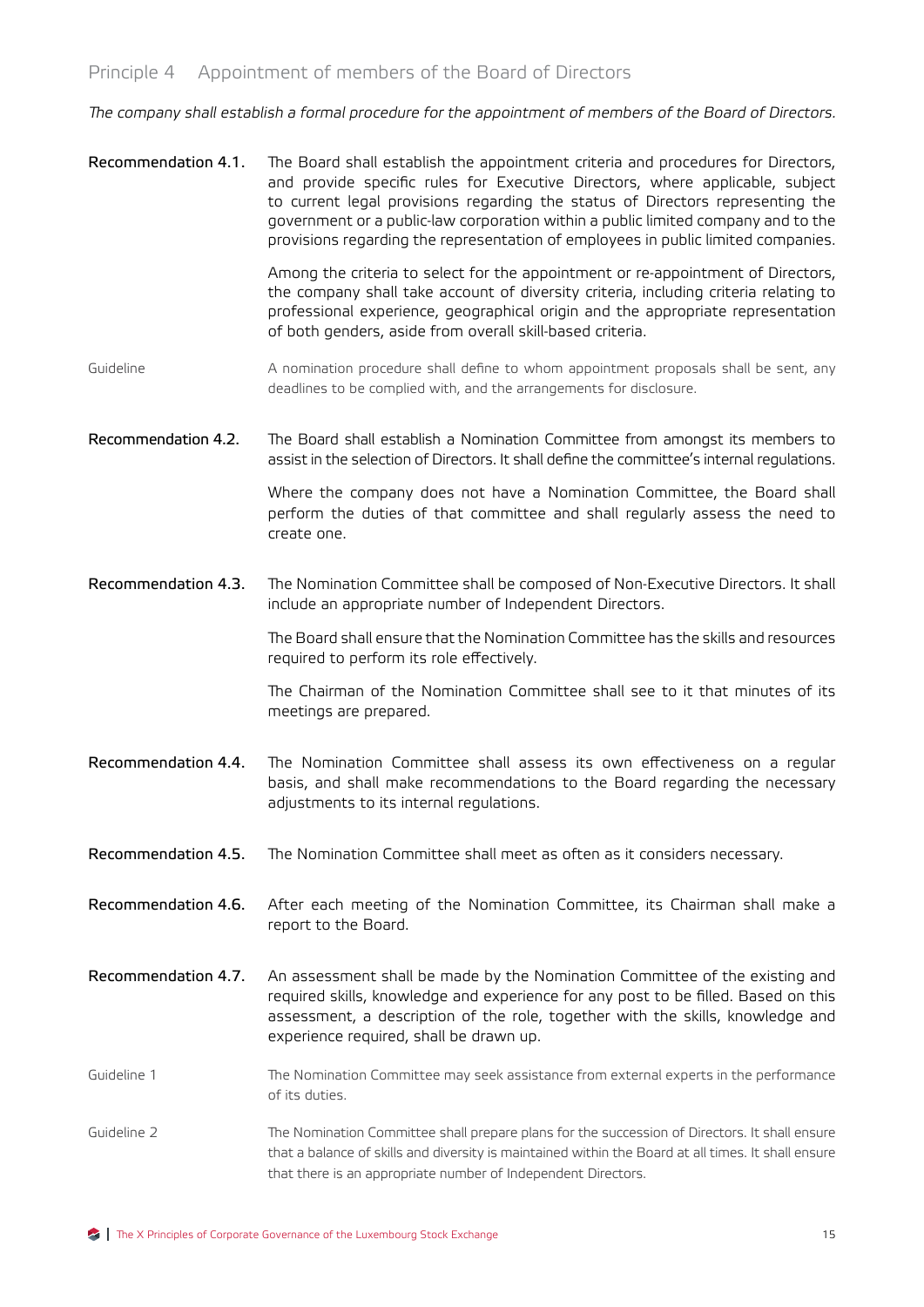Guideline 3 When dealing with a new appointment, the Nomination Committee shall ensure that, prior to assessing the application, it has received sufficient information about the candidate, including his curriculum vitae, and, where relevant, the necessary information for evaluating the candidate's independence.

Recommendation 4.8. The Nomination Committee shall consider all proposals submitted by the shareholders, the Board, or the Executive Management. It shall also be entitled to suggest candidates for appointment to the Board.

Guideline The Chief Executive Officer shall be consulted by the Nomination Committee and shall be authorised to submit proposals, especially when executive directors are under consideration.

Recommendation 4.9. The Board shall draw up the list of candidates to be submitted to the General Meeting.

Recommendation 4.10. If a Director is co-opted when a Director's directorship becomes vacant, the above recommendations shall remain applicable.

Recommendation 4.11. All proposals for the appointment of a Director submitted to the General Meeting shall be accompanied by a recommendation from the Board. The proposal shall specify the proposed term for the directorship. It shall be accompanied by relevant information on the professional qualifications of the candidate as well as a list of the positions and directorships held by the candidate. The Board shall indicate whether the candidate meets the independence criteria set by the company.

Guideline Appointment proposals shall be disclosed within a reasonable timeframe before the General Meeting.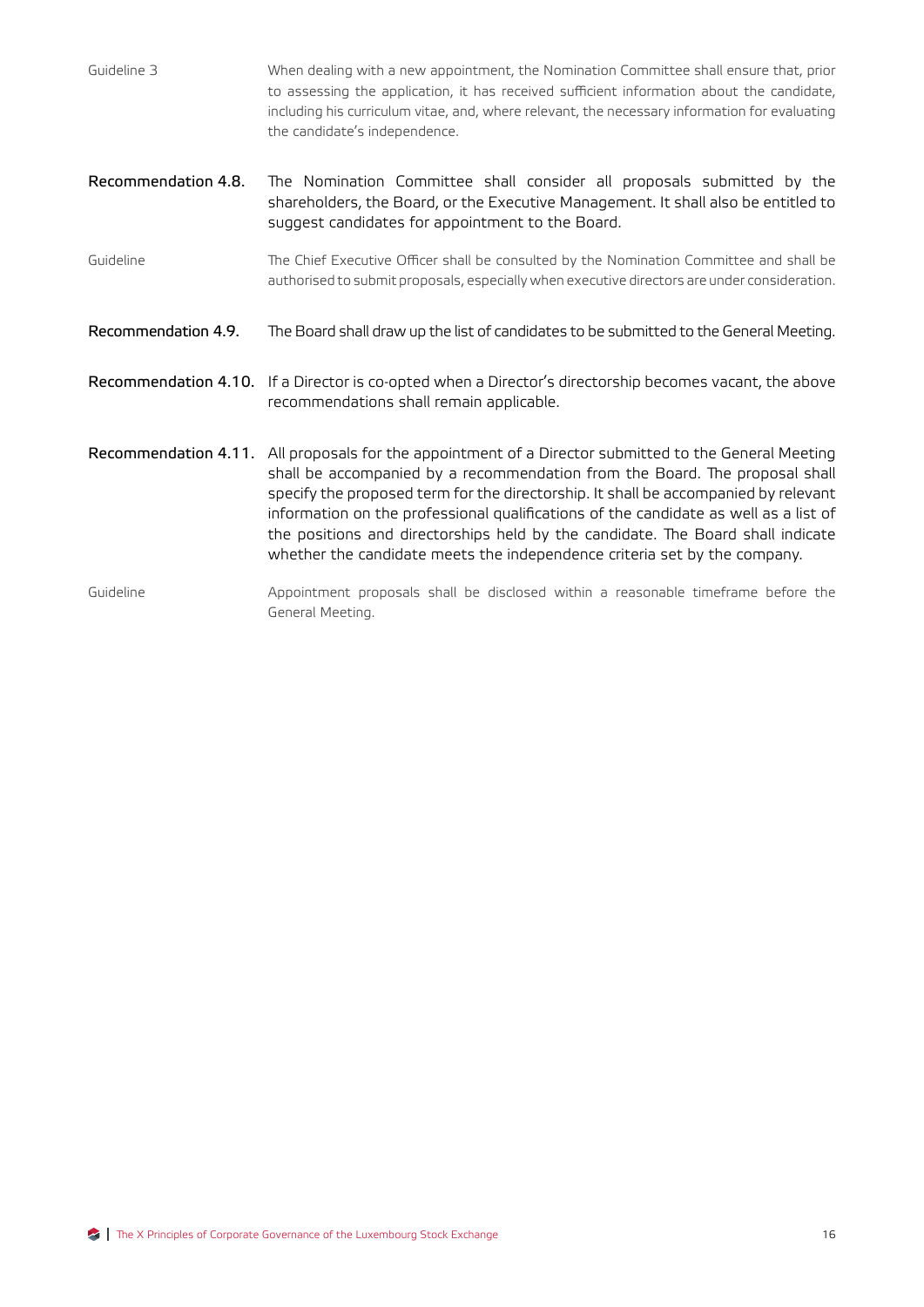The Directors must exercise the mandate with integrity and commitment. Each shall represent the shareholders as a whole, and shall make decisions in the company's interest, and independently of any conflict of interest.

- Recommendation 5.1. Each Director shall take care to avoid any direct or indirect conflict of interest with the company or any subsidiary controlled by the company. He shall inform the Board of conflicts of interest when they arise and shall refrain from deliberating or voting on the issue concerned in accordance with relevant legal provisions, except for everyday transactions entered into under normal conditions. Any abstention due to a conflict of interest shall be indicated in the minutes of the meeting and disclosed at the next General Meeting, in accordance with applicable legal provisions.
- Recommendation 5.2. Every Director shall inform the Board of any other directorship, office or responsibility, including executive positions that he takes up outside the company during the term of his directorship.

A Director should not accept more than a limited number of directorships in other companies.

A full-time Executive Director should not accept more than two other directorships as a non-executive director in a listed company. No Executive Director should act as chairman of the board of more than one listed company.

Recommendation 5.3. Every Director shall consult the Chairman of the Audit Committee or else the Chairman of the Board in the event of uncertainty as to the nature of an operation or transaction likely to create a conflict of interest for him.

Guideline Board members shall remain watchful regarding any conflicts of interest and should in any case refrain from:

- competing with the company;
- demanding or accepting from the company any substantial gifts, whether for themselves, their spouse, registered partner or other life companion, or a family member or relative by blood or marriage up to the second degree;
- affording any unjustified advantages to third parties at the expense of the company;
- profiting from business opportunities to which the company is entitled, whether for themselves, their spouse, registered partner or other life companion, or a family member or relative by blood or marriage up to the second degree.
- Recommendation 5.4. The Board shall adopt adequate rules concerning the handling of conflicts of interest. In the event of a declared conflict of interest, the operation or transaction concerned shall be submitted by the Director concerned to the Audit Committee or the Statutory Auditor, once the Chairman of the Board has been informed, if possible prior to the execution of that operation or transaction. The opinion of the Audit Committee or Statutory Auditor shall be communicated to the Board.
- Guideline 1 **In the event of a declared conflict of interest**, the operation or transaction concerned may be submitted to an external expert where the Board considers this necessary by reason of the technical characteristics of the operation or transaction in question and the director does not take part in the vote.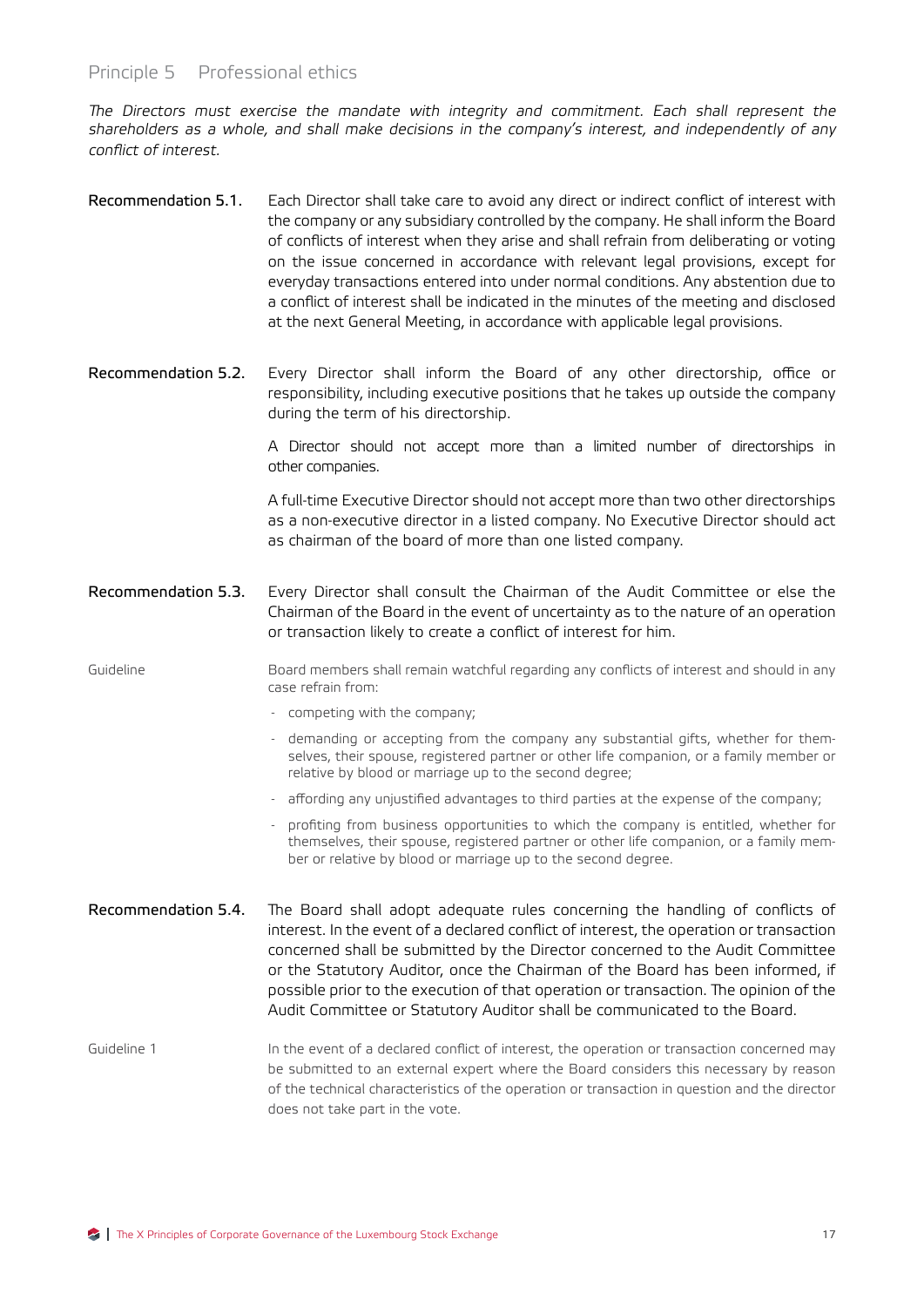Guideline 2 **Any operation or transaction, or series of linked operations or transactions, entered into** between the company and a Director, or a company in which that Director has a direct or indirect interest, must be notified to the Audit Committee, even if it involves current operations or transactions entered into under normal conditions, where the value of those operations or transactions represents a significant percentage of the company's turnover.

#### Recommendation 5.5. In the event of a transaction between the company or another entity forming part of the same group and a natural or legal person linked to a shareholder represented on the Board, save in the case of current operations, the Board shall ensure that the transaction in question is concluded in accordance with normal market conditions.

- Guideline 1 The Board may consult an expert in order to satisfy itself that the terms and conditions of the envisaged transaction are in accordance with normal market conditions.
- Guideline 2 Any operation or transaction, or series of linked operations or transactions, entered into between the company and a Director, or a company in which that Director has a direct or indirect interest, must be notified to the Audit Committee, even if it involves current operations or transactions entered into under normal conditions, where the value of those operations or transactions represents a significant percentage of the company's turnover.
- Recommendation 5.6. Directors are required to keep the information received in their capacity as Directors confidential, and may not use it for any other purpose than for fulfilling their remit.
- Recommendation 5.7. The Board shall adopt adequate rules to avoid its members and the company's employees becoming guilty of insider trading or of manipulating the market in its shares.
- Recommendation 5.8. The Board shall draw up a set of rules regarding transactions in the company's shares, covering behaviour and statements relating to transactions in the company's shares or other financial instruments (hereinafter the "company's securities") performed by Directors, by persons exercising management responsibilities within the company, by persons closely related to the latter, and by any other persons required to comply with the same obligations, on their own account. The rules relating to transactions in the company's securities shall specify which information regarding these securities must be disclosed to the market.
- Guideline 1 The rules regarding transactions in the company's securities shall set the limits for the execution of transactions in the company's securities during a determined period before the publication of its financial results ("closed periods") or any other periods considered as sensitive ("black-out periods").
- Guideline 2 The Board shall make sure to appoint a Compliance Officer, whose obligations and responsibilities shall be defined by the rules regarding transactions in the company's securities. The Compliance Officer's responsibilities shall include ensuring that the rules regarding transactions in the company's securities are complied with. The Compliance Officer shall have access to the Chairmen of the Board and of the Audit Committee at all times.
- Guideline 3 Any transaction in the company's securities performed by a person bound by the obligations mentioned in this Recommendation must be authorised by the Compliance Officer. The transaction shall be made public in accordance with the rules regarding transactions in the company's securities.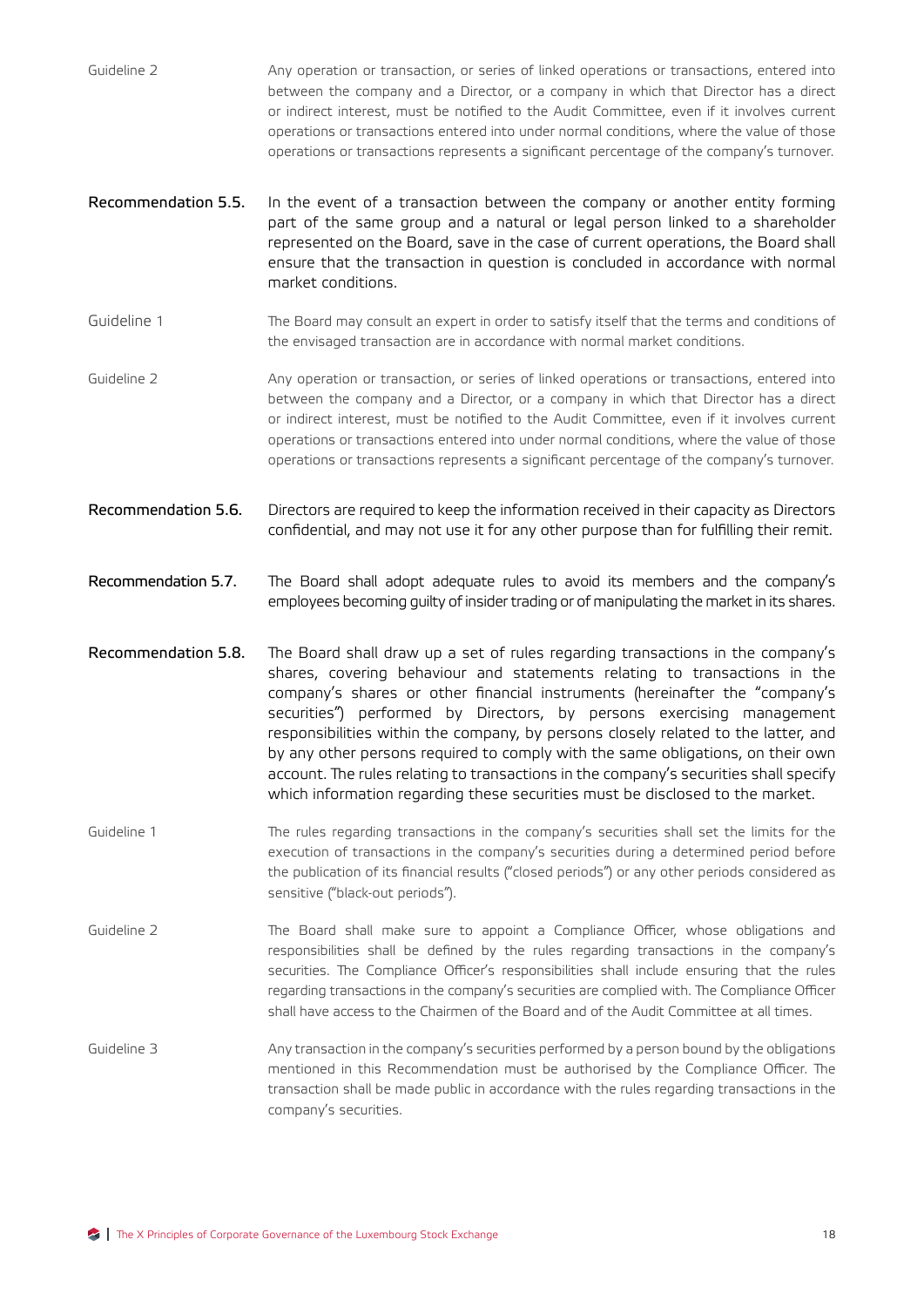Recommendation 5.9. Every Director shall undertake to dedicate the time and attention required to his duties, and to limit the number of his other professional commitments (especially offices held at other companies) to the extent required for him to be able to fulfil his duties properly. The number of offices held shall depend on the nature, size, and complexity of the company's business.

Guideline The company shall publish information on the Directors' appointments within other companies in its annual report and on its website every year.

> The Director shall keep the Secretary of the Board informed of any subsequent change in his commitments.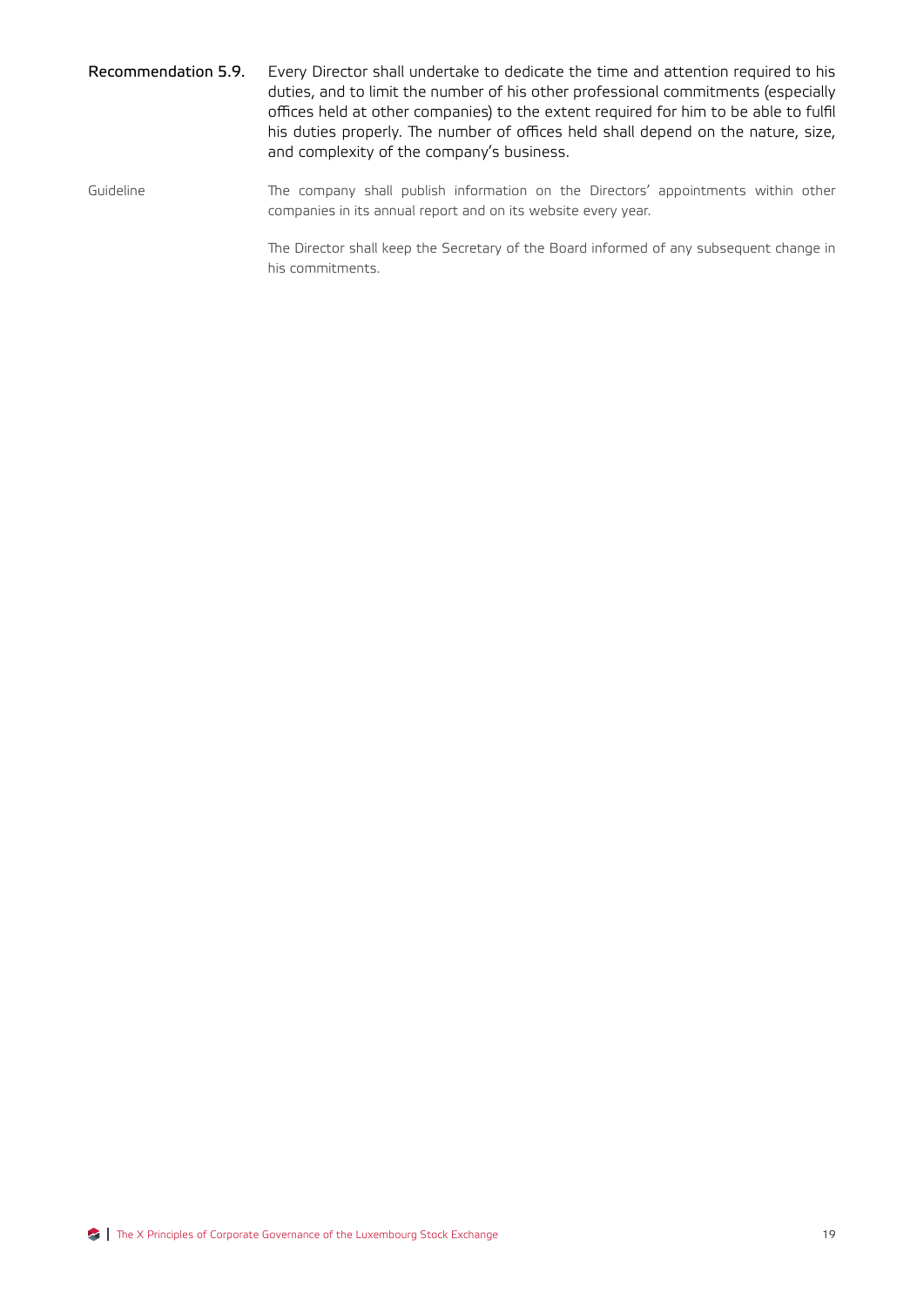The Board shall set up a body responsible for the effective executive management of its business. It shall clearly define the assignments and duties of the Executive Management and shall delegate to it the powers required for the proper discharge thereof.

| Recommendation 6.1. | The Board shall determine the structure, organisation and operation of the<br>Executive Management, and specifically its responsibilities, obligations and<br>powers, and record them in the internal management regulations or another<br>equivalent document. These principles shall be regularly revised and adapted.                                      |
|---------------------|---------------------------------------------------------------------------------------------------------------------------------------------------------------------------------------------------------------------------------------------------------------------------------------------------------------------------------------------------------------|
|                     | The Board shall define the skills, knowledge, and experience required for the<br>Executive Management to operate effectively.                                                                                                                                                                                                                                 |
| Guideline 1         | The Executive Management structure may be based either on a collective delegation of powers<br>to an executive committee, or on one or more delegations of power to individual executives.                                                                                                                                                                    |
| Guideline 2         | When establishing the organisational and operating principles governing the Executive<br>Management, the Board shall work closely with the Chief Executive Officer or<br>the Managing Director.                                                                                                                                                               |
| Guideline 3         | The Executive Management shall propose to the Board internal management regulations,<br>or another equivalent document, setting out the responsibilities, obligations, composition<br>and operation of the Executive Management.                                                                                                                              |
| Guideline 4         | The Board shall ensure that the skills, knowledge and experience that are essential for<br>the effective operation of a collective management process are assembled, thanks to a<br>diversified Board composition.                                                                                                                                            |
| Recommendation 6.2. | The Board shall appoint the members of the Executive Management and its<br>chairman. It shall ensure that the members of the Executive Management have<br>the skills necessary to take on their responsibilities. A member of the Executive<br>Management must be charged with supervising and monitoring the various risks<br>that the Board has identified. |
| Recommendation 6.3. | The Nomination Committee shall assist the Board in the procedure for appointing<br>members of the Executive Management, applying Recommendations 4.1 and 4.7 above.                                                                                                                                                                                           |
|                     | The Chief Executive Officer shall, in that procedure, be consulted as a matter of<br>course, save where he is the subject of the procedure.                                                                                                                                                                                                                   |
| Recommendation 6.4. | The Board shall grant the Executive Management, including any Executive Directors,<br>where applicable, the necessary powers for them to fulfil their responsibilities<br>and obligations.                                                                                                                                                                    |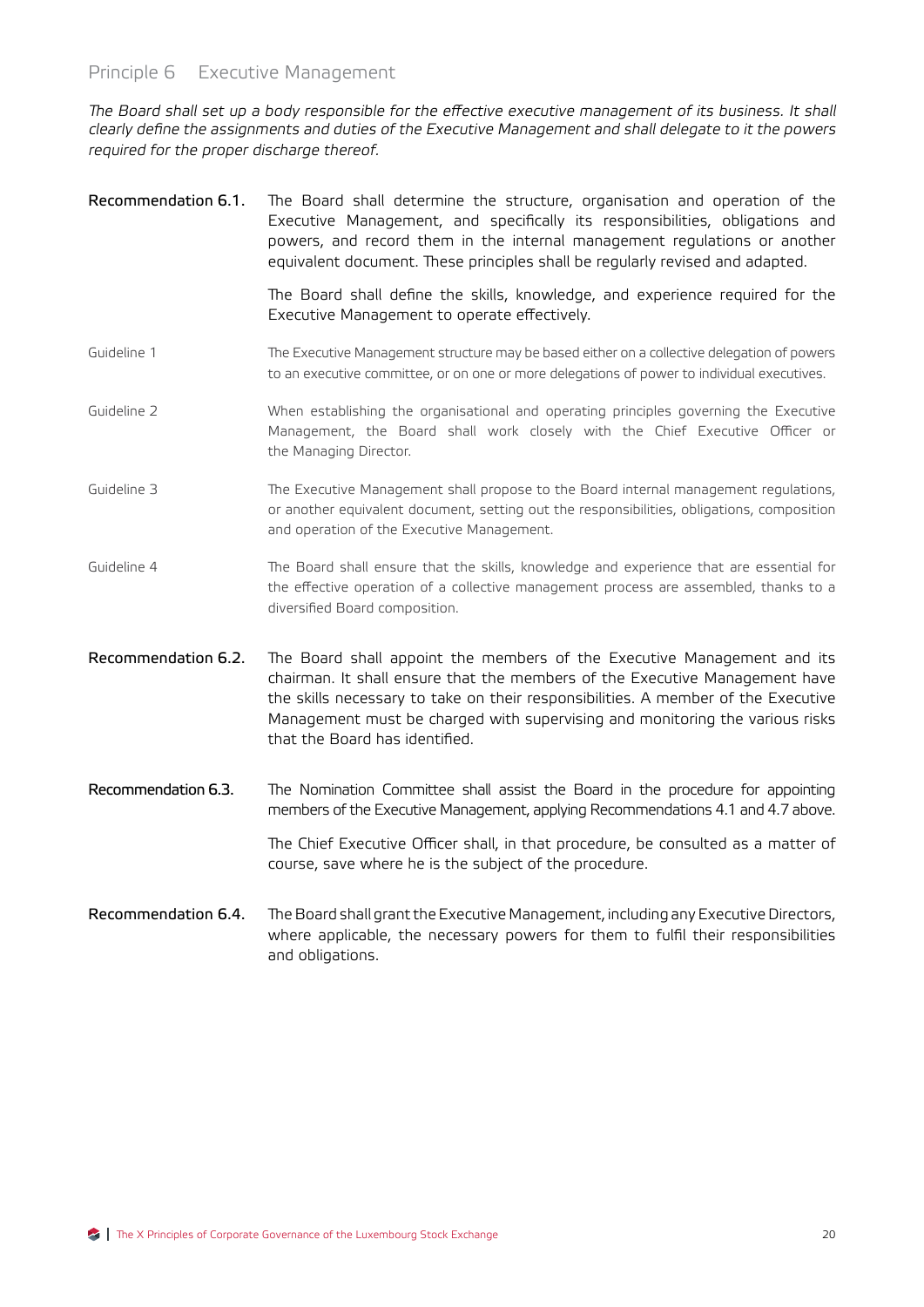| Recommendation 6.5. | The members of the Executive Management shall:                                                                                                                                                                                                       |
|---------------------|------------------------------------------------------------------------------------------------------------------------------------------------------------------------------------------------------------------------------------------------------|
|                     | - be entrusted with the day-to-day running of the company;                                                                                                                                                                                           |
|                     | be responsible for preparing complete, timely, reliable and accurate financial state-<br>ments in accordance with the accounting standards and policies of the company;                                                                              |
|                     | submit an objective and understandable assessment of the company's financial<br>situation to the Board;                                                                                                                                              |
|                     | - regularly submit proposals to the Board regarding strategy definition;                                                                                                                                                                             |
|                     | be responsible for preparing complete, timely, reliable and accurate CSR reports<br>and submit such reports to the Board on a regular basis;                                                                                                         |
|                     | prepare the decisions to be taken by the Board;                                                                                                                                                                                                      |
|                     | supply the Board with all the information necessary for the discharge of its ob-<br>ligations in a timely fashion;                                                                                                                                   |
|                     | set up internal controls (systems for the identification, assessment, manage-<br>ment and monitoring of financial and other risks), without prejudice to the<br>Board's role in this matter;                                                         |
|                     | - regularly account to the Board regarding the discharge of their responsibilities.                                                                                                                                                                  |
| Guideline           | The Executive Management, through its Chairman, shall establish close relations with the<br>Chairman of the Board with a view to the organisation and coordination of the above duties.                                                              |
| Recommendation 6.6. | The Board shall establish critical procedures for assessing and reviewing the<br>operation and performance of the Executive Management as a whole and of each<br>of its members.                                                                     |
|                     | The Non-Executive Directors shall meet without the Executive Directors once a<br>year. A critical assessment of the performance of the Executive Directors and of the<br>members of the Executive Management shall be performed during that meeting. |
| Guideline 1         | The Remuneration Committee shall assist the Board with this task.                                                                                                                                                                                    |
| Guideline 2         | The Senior Independent Director shall chair the regular meetings held without the<br>Executive Directors, primarily in order to assess the performance of all the members of the<br>Executive Management.                                            |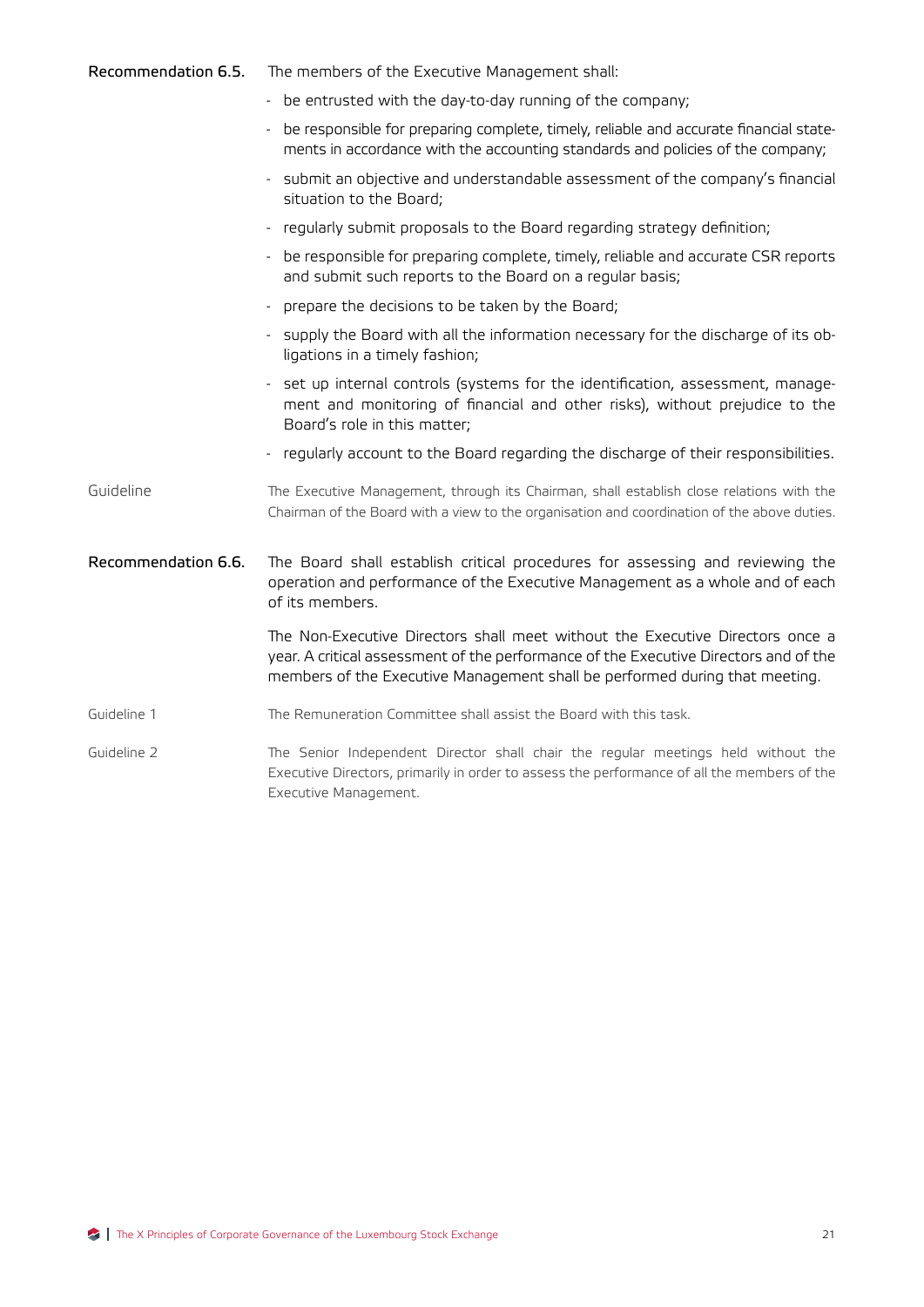#### Principle 7 Remuneration policy

The company shall establish a fair remuneration policy for its Directors and the members of its Executive Management that is compatible with the long-term interests of the company.

Recommendation 7.1. The remuneration must reflect the level of quality and skills required of members of the Board and of the Executive Management.

> The remuneration must be structured in such a way as to protect the company against taking excessive risks.

- Recommendation 7.2. In its CG Charter, the company shall describe the policy for remunerating members of the Board and the Executive Management. That description shall specify the balance sought between the fixed and variable parts of the remuneration and shall provide a comprehensive overview of the various factors entering directly or indirectly into the remuneration, regardless of whether they are awarded by the company, by its subsidiaries or by companies that belong to the same group.
- Recommendation 7.3. Any significant change in the remuneration policy must be highlighted in the remuneration report, which must be drawn up by the company every year and included in the CG Statement. That report shall explain the relationship between the remuneration paid to its directors in a given year and the company's remuneration policy, specifying the criteria for assessing executives' performance in relation to the company's goals, the observation period for this assessment, and the methods for checking the assessment criteria. This information shall be provided in a way that does not disclose any confidential information on the company's strategy.
- Recommendation 7.4. The Board shall draw up simple, transparent and precise rules, in order to determine the remuneration of its members and of members of the Executive Management.

It shall lay down demanding and objective quantitative and qualitative performance criteria respecting the policy fixed by the company regarding the variable part of that remuneration, including bonuses and share allocations, share options or any other right to acquire shares.

These criteria shall be in line with the company's medium and long-term goals, and shall take account of its performance and effective and potential development, its results and the wealth created for the company and its shareholders, and of the performance of the Board or the Executive Management respectively. The criteria shall also take into consideration the appropriate level of risk defined by the Board.

- Guideline 1 The Board shall ensure that the rules for awarding bonuses to members of the Executive Management take account of their medium-term performance.
- Guideline 2 The Board shall ensure that it maintains an equitable relationship between changes in the average individual remuneration within the company and the remuneration of the Executive Management.

Guideline 3 Redundancy compensation, or that for amicable termination of a contract of employment, of company executives together with any other benefit granted by virtue of redundancy or in relation to an amicable termination must correspond to actual performance over time and must be designed so as not to reward mediocre performance. The compensation shall in principle be limited to a maximum of two years' annual fixed remuneration. Any additional compensation must be a function of the company's results.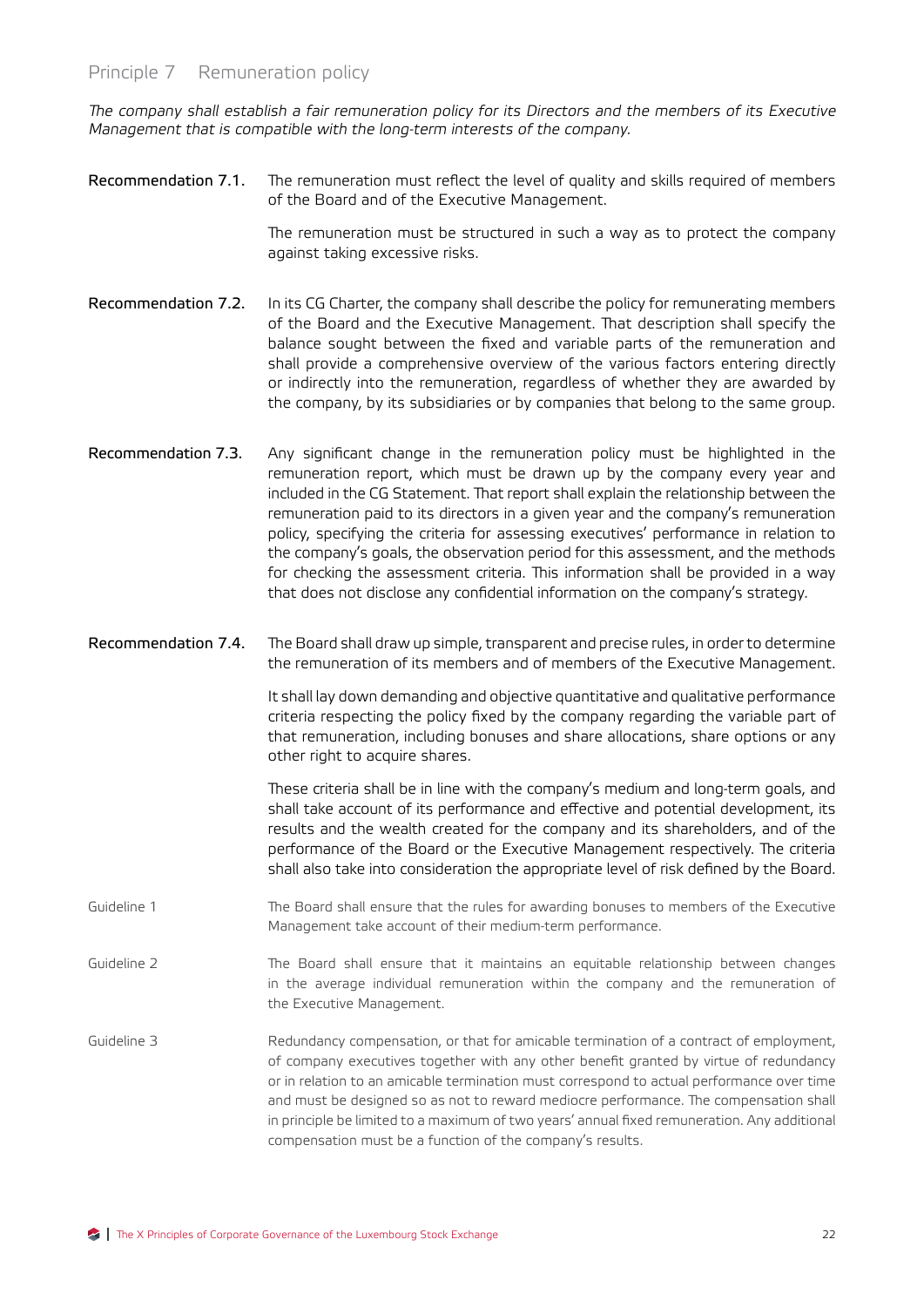- Recommendation 7.5. The criteria for Directors' remuneration, as well as the various factors entering directly or indirectly into the remuneration in favour of members of the Board and the Executive Management shall be subject to the approval of the Annual General Meeting of Shareholders.
- Guideline 1 The conditions of a scheme for the allocation of shares, share options or any other right to acquire shares shall not be liable to be re-valued after implementation.

Shares cannot vest any earlier than three years after the options or the rights to acquire shares were awarded, and only on condition that the beneficiary is still working for his employer at that date.

- Guideline 2 Companies shall ensure that a detailed explanation is given of the various factors entering directly or indirectly into the remuneration.
- Recommendation 7.6. Recommendation 7.6. The remuneration of Non-Executive Directors shall be proportional to their responsibilities and the time devoted to their functions.
- Guideline Non-Executive Directors shall not receive any remuneration linked to their individual performance, or any bonuses, long-term incentive plans, benefits in kind or benefits linked to pension plans.
- Recommendation 7.7. The Board shall establish a Remuneration Committee from among its members, which will assist it in drawing up a remuneration policy for Directors and members of the Executive Management. It shall define the Committee's internal regulations.

If the company does not have a Remuneration Committee, the need to create one shall be assessed at regular intervals. Until a Remuneration Committee has been set up, the Board shall assume the tasks and responsibilities thereof at least once a year.

Recommendation 7.8. The Remuneration Committee shall consist exclusively of Non-Executive Directors. It shall include an appropriate number of Independent Directors.

> The Board shall ensure that the Remuneration Committee has access to the necessary skills and means to fulfil its role effectively.

> The Chairman of the Remuneration Committee shall arrange for minutes of its meetings to be drawn up.

- Guideline 1 The Remuneration Committee shall be chaired by the Chairman of the Board or by an Independent Director.
- Guideline 2 The Remuneration Committee may seek assistance from external experts for the fulfilment of its duties.
- Guideline 3 The Remuneration Committee shall hear the Chief Executive Officer.
- Recommendation 7.9. Recommendation 7.9. The Remuneration Committee shall meet as often as it considers necessary, but at least once a year.

After each meeting of the Remuneration Committee, its Chairman shall make a report to the Board.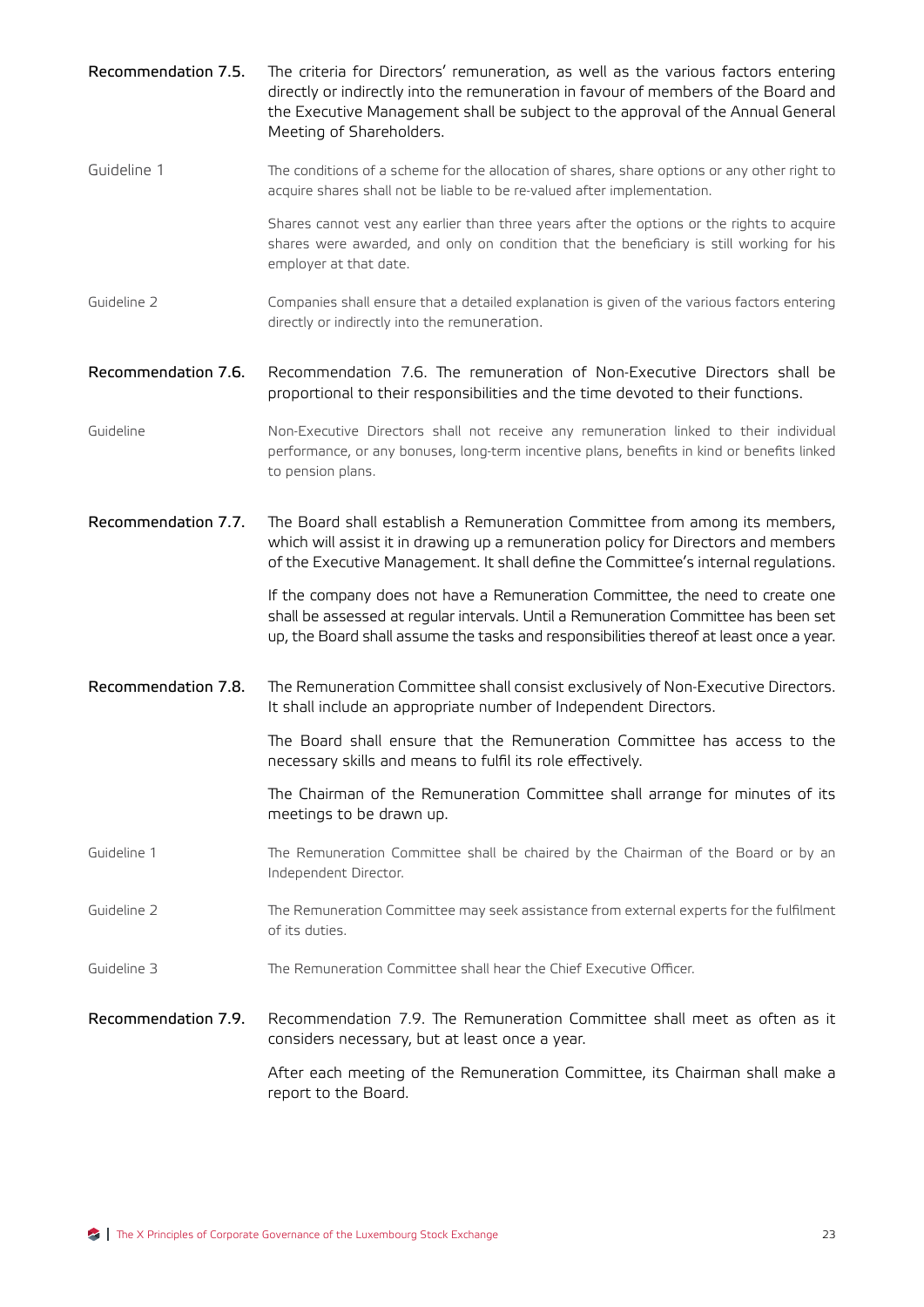- Recommendation 7.10. The Remuneration Committee shall regularly assess its own effectiveness and make recommendations to the Board regarding the necessary adjustments to its internal regulations.
- Recommendation 7.11. The Remuneration Committee, together with the Chief Executive Officer, shall assess the way in which the Executive Management operates and the performance of its members at least once a year, in accordance with Recommendation 7.4. The Chief Executive Officer shall not attend when his own assessment is being discussed. The quantitative and qualitative assessment criteria shall be clearly defined by the Remuneration Committee.
- Recommendation 7.12. The Remuneration Committee shall submit proposals regarding the remuneration of the members of the Executive Management to the Board, ensuring that these proposals are in accordance with the remuneration policy adopted by the company and the evaluation carried out of the performance of the person concerned. To that end, the Committee shall be informed of the total remuneration paid to each member of the Executive Management by other companies affiliated to the group.

The Board may expressly delegate to the Remuneration Committee the task of adopting decisions in this regard, but such delegation must be confirmed at least every three years.

- Recommendation 7.13. Individuals shall not be involved in the adoption of decisions regarding their own remuneration.
- Recommendation 7.14. The overall direct and indirect remuneration amounts received due to their position for all Non-Executive Directors, on the one hand, and for all Executive Directors and members of the Executive Management, on the other, shall be disclosed in the remuneration report. A distinction shall be drawn between the fixed and variable portions of that remuneration. The company shall disclose the number of shares and options and the conditions of their exercise granted to those same groups of persons. It shall also disclose any other benefits granted, such as benefits in kind, contributions to pension schemes and severance payments.

#### Guideline The company shall specify the number of members of the Executive Management concerned.

- Recommendation 7.15. When allocating the variable part of the remuneration amounts received due to their position by all Executive Directors and all members of the Executive Management, the Board shall satisfy itself that, on the basis of the recommendations made by the Remuneration Committee, the company's remuneration policy is appropriate to guarantee the creation of long-term value. That policy must be sufficiently transparent and comprehensible for any investor to be able to evaluate it and compare it with the remuneration policies of other companies.
- Guideline 1 The remuneration policy must be drawn up in such a way as to enable investors to properly understand its objective and scope and thus to permit an informed discussion regarding the objectives and the consequences of the remuneration policy.
- Guideline 2 The remuneration policy must clearly identify the qualitative and quantitative criteria in a manner sufficiently precise to help investors to better understand the company's remuneration policy and developments in relation to it, provided that those developments are not regarded as commercially sensitive. Where precise objectives are considered to be commercially sensitive, a qualitative explanation concerning the objectives aimed at must be provided.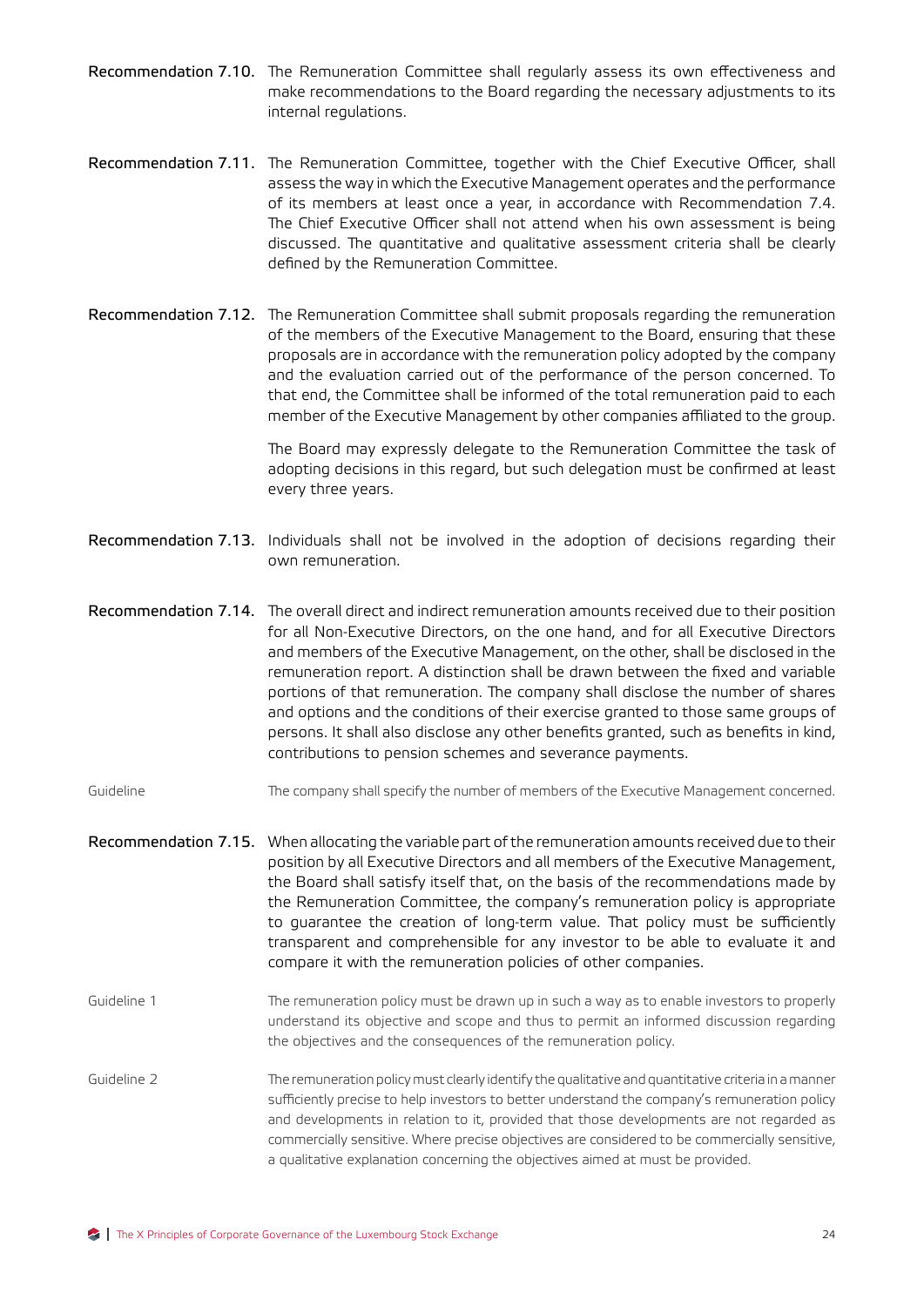The Board shall establish strict rules designed to protect the company's interests in the areas of financial reporting, internal control and risk management.

| Recommendation 8.1. | The Board shall establish an Audit Committee from among its members to assist<br>in the discharge of its responsibilities in the areas of financial reporting, internal<br>control and risk management. It shall define the committee's internal regulations.                                                                                                                                                  |
|---------------------|----------------------------------------------------------------------------------------------------------------------------------------------------------------------------------------------------------------------------------------------------------------------------------------------------------------------------------------------------------------------------------------------------------------|
|                     | If the company does not have an Audit Committee, the need to create one shall<br>be assessed regularly. Until an Audit Committee has been set up, the Board<br>shall assume its tasks and responsibilities in close collaboration with the internal<br>auditor, the Statutory Auditor and the Risk Manager, where applicable.                                                                                  |
| Guideline           | Until such time as the Board sets up an Audit Committee, it shall meet with the internal auditor,<br>the Statutory Auditor and the Risk Manager, where applicable, at least three times a year to<br>discuss issues connected with financial reporting, internal control and risk management.                                                                                                                  |
| Recommendation 8.2. | The Board or, where relevant, the Audit Committee shall regularly examine the<br>effectiveness of the financial reporting, internal control and risk management<br>system adopted by the company. It shall make sure that the audits carried out<br>and the subsequent audit reports comply with an audit plan approved by the<br>Board or the Audit Committee.                                                |
| Recommendation 8.3. | The Audit Committee shall consist exclusively of Non-Executive Directors, of which<br>at least half shall be Independent Directors.                                                                                                                                                                                                                                                                            |
|                     | The Audit Committee shall be chaired by an Independent Director. The Chairman<br>of the Board shall not chair the Audit Committee.                                                                                                                                                                                                                                                                             |
|                     | The Board shall ensure that the Audit Committee has access to the necessary<br>skills and resources to fulfil its role effectively, especially with regard to financial,<br>risk management, audit and accounting issues.                                                                                                                                                                                      |
|                     | The Chairman of the Audit Committee shall arrange for minutes of its meetings<br>to be drawn up.                                                                                                                                                                                                                                                                                                               |
| Guideline           | One of the members of the Audit Committee shall have accounting experience, while<br>another member shall have had auditing experience.                                                                                                                                                                                                                                                                        |
|                     | A training programme shall be organised for new members of the Audit Committee; the<br>programme will specifically cover the internal auditing process, risk management, the<br>accounting standards applicable to the company, and the presentation of the Statutory<br>Auditors' report.                                                                                                                     |
| Recommendation 8.4. | The Audit Committee may invite any other person whose collaboration it considers<br>to be beneficial to assist it in its work and to attend its meetings. In addition,<br>it shall be authorised to meet with any individual outside the presence of any<br>executives. It shall meet with the internal auditor and with the Statutory Auditor<br>at least once a year without the presence of any executives. |
| Recommendation 8.5. | The Audit Committee shall regularly assess its own effectiveness, and shall make<br>recommendations to the Board regarding the necessary adjustments to its<br>internal regulations.                                                                                                                                                                                                                           |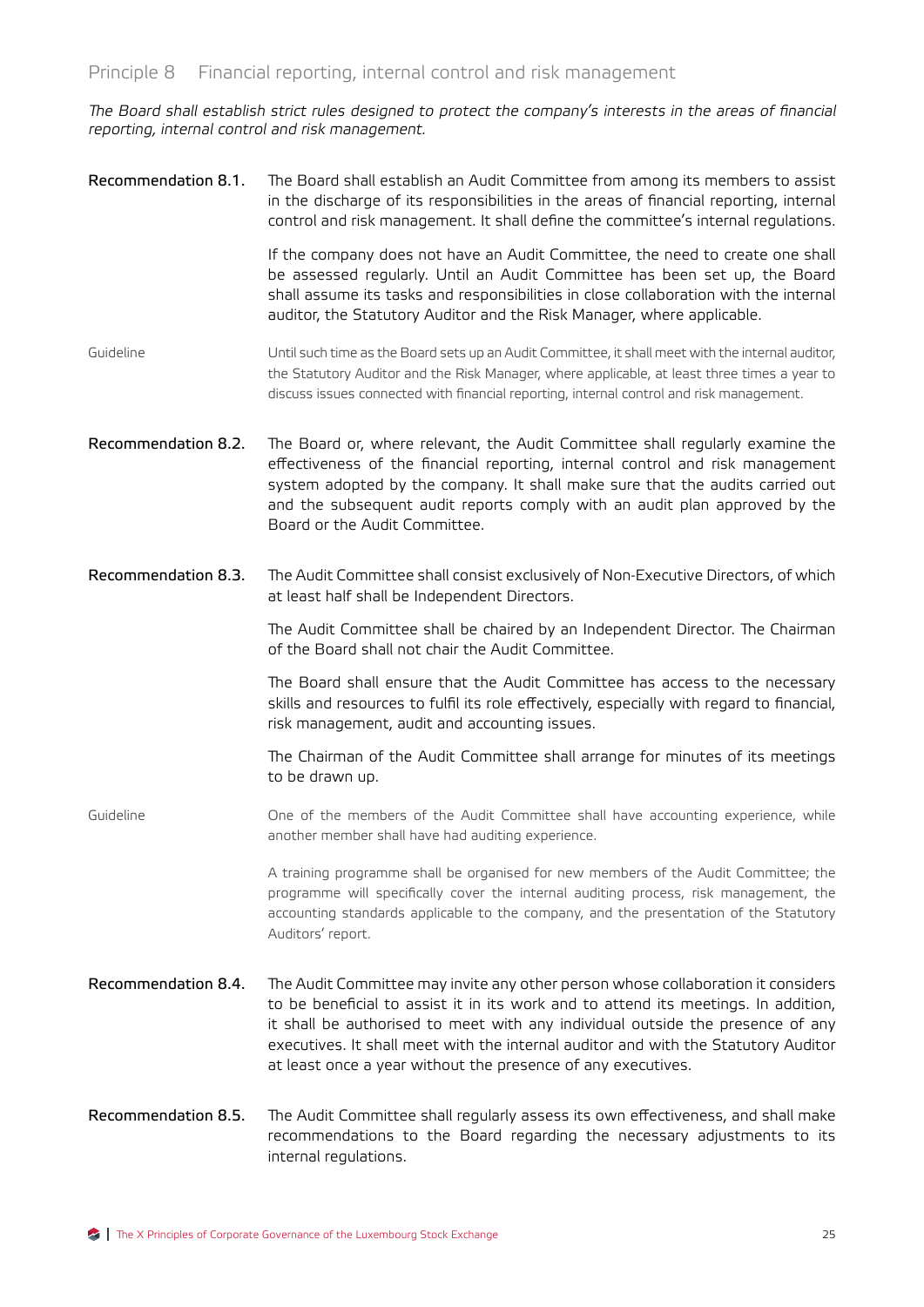- Recommendation 8.6. The Audit Committee shall meet as often as it considers necessary, but at least three times a year. At its meetings, the Audit Committee shall consider at least the analysis of the annual and half-yearly results.
- Guideline The Audit Committee shall review the way in which the results are periodically disclosed to the shareholders and to the general public.
- Recommendation 8.7. After each meeting of the Audit Committee, its Chairman shall make a report to the Board, identifying the issues where he considers that action or improvement is called for, and making recommendations on the measures to be taken.
- Recommendation 8.8. The Audit Committee shall assist the Board in monitoring the reliability and integrity of the financial information provided by the company, in particular by satisfying itself of the relevance and consistency of the accounting standards applied by the company (including the consolidation criteria).
- Recommendation 8.9. The Audit Committee shall assist the Board in drawing up a description of the risks specific to the company and in putting in place a risk control system, so that the main risks to which the company is exposed are identified and managed correctly, and are disclosed to the Board.
- Guideline The Board may decide to set up a separate Risk Committee among its members, in order to discuss factors relating to the management and control of the risks to which the company is exposed. In this case, the Audit Committee shall be relieved of these duties.The member of the Executive Management who is responsible for risk shall be invited to all the meetings.
- Recommendation 8.10. An internal audit function shall be set up.

Its resources and skills shall be appropriate to the nature, size and complexity of the company's business.

Recommendation 8.11. In addition to maintaining an effective working relationship with the Executive Management, the internal auditor, the Statutory Auditor and the Risk Manager, where applicable, shall have free access to the Board. To this end, the Audit Committee shall act as the principal contact point.

> The internal auditor, the Statutory Auditor and the Compliance Officer may approach the Chairman of the Audit Committee or the Chairman of the Board directly at all times.

> The Audit Committee shall receive timely information regarding any issue raised by the internal auditor or by the Statutory Auditor.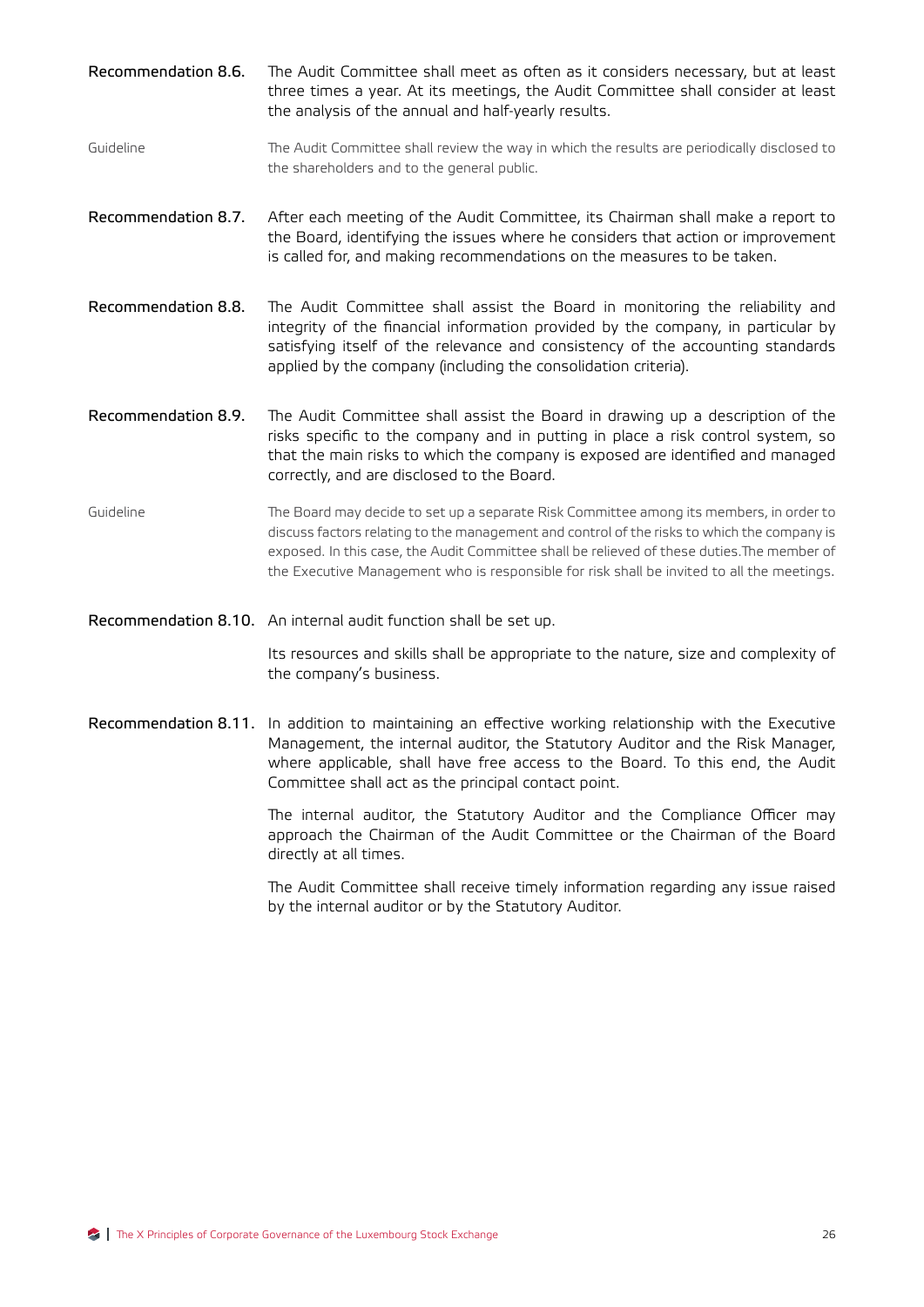Recommendation 8.12. The Audit Committee shall be informed of the internal auditor's work programme and shall receive periodic summaries of his work. The Committee may make recommendations regarding the internal auditor's work programme.

> It shall monitor the effectiveness of the internal audit function and make sure that the internal audit function has adequate resources to perform the tasks entrusted to it.

> The Audit Committee shall make recommendations regarding the selection, appointment and dismissal of the internal auditor.

> In the event that the internal auditor resigns, the Committee shall investigate any issues that may have led to that resignation, and shall make recommendations regarding any measures that are needed.

Recommendation 8.13. The Audit Committee shall be informed of the Statutory Auditor's work programme and shall receive a report from the latter describing all existing relationships between the Statutory Auditor and the company and its group.

> The Audit Committee shall make recommendations to the Board regarding the selection, appointment, reappointment and dismissal of the Statutory Auditor as well as the terms and conditions of his remuneration.

> In the event of the resignation of the Statutory Auditor, it shall investigate any issues that may have led to that resignation and make recommendations concerning any measures that are needed.

> The Audit Committee shall assess the work performed by the Statutory Auditor on a regular basis and shall review the length of the remit of the audit firm and/or of the partners responsible for certifying the financial statements.

Guideline **It shall inform the Board of the proposals contained in the Statutory Auditor's** work programme.

Recommendation 8.14. The Board shall review and assess the main risks to which the company is exposed in pursuing its corporate purpose, and the strategy implemented to control and manage these risks, at least once a year. This review shall include an assessment of the structure and operation of the risk control function, as well as of any major changes that have occurred at this level since the Board's last review. This work must be carried out in close collaboration with the members of the Audit Committee and the Statutory Auditor. The Board shall inform the shareholders of the conclusions of its review and assessment.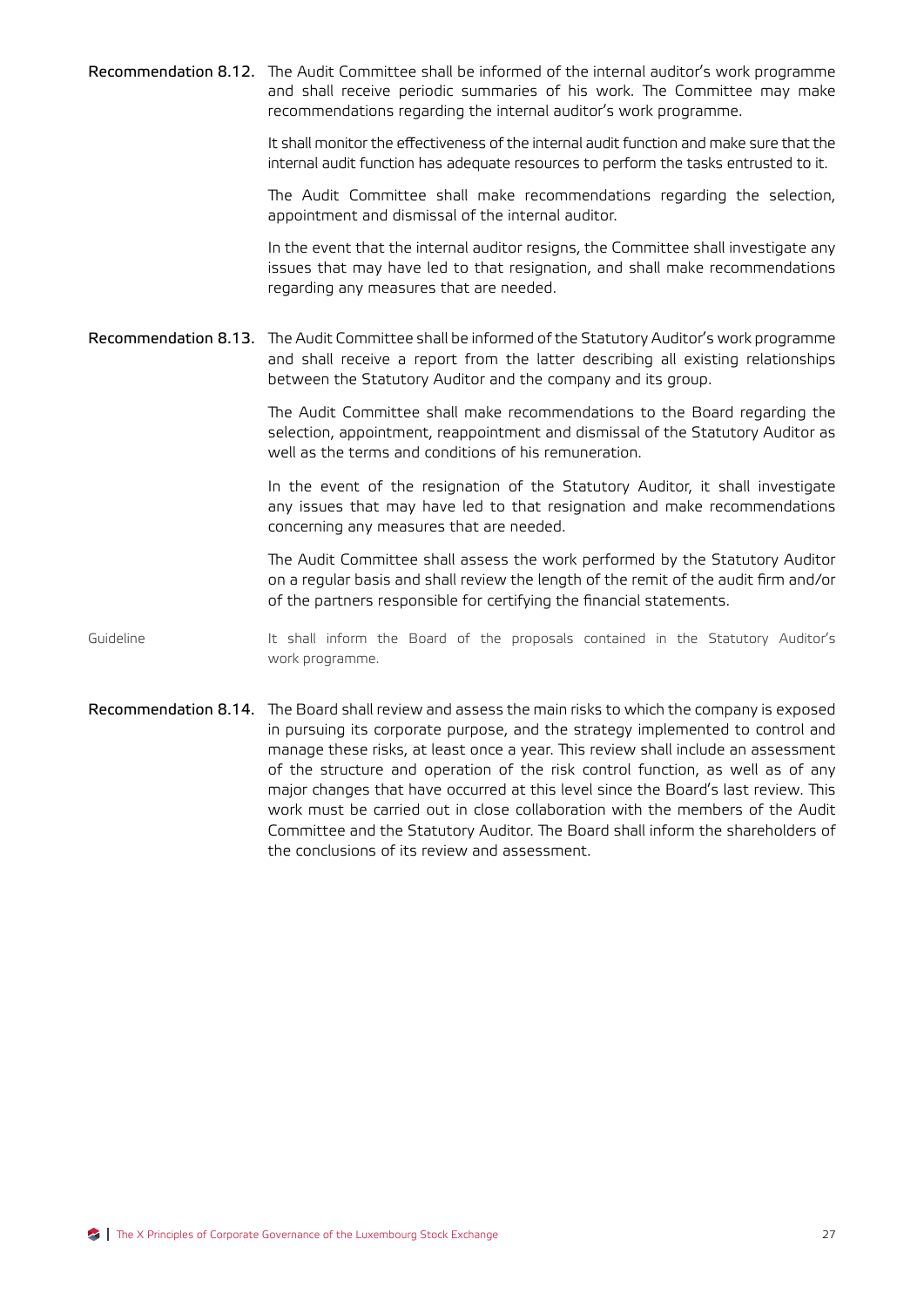#### Principle 9 Corporate social responsibility (CSR)

The company shall define its corporate social responsibility policy with respect, including to it those responsibilities related to social and environmental aspects. It shall set out the measures taken for its implementation of that policy and shall provide for these to be adequately published.

| Recommendation 9.2.<br>clear and transparent non-financial information in support.<br>Guideline<br>It is invited to align itself with the 17 UN Sustainable Development Goals.<br>Recommendation 9.3.<br>particular the social and environmental risks.<br>Guideline 1<br>members of the Executive Management.<br>Guideline 2<br>chairman shall present a report thereon to the Board.<br>Recommendation 9.4.<br>identified and data have been established.<br>Guideline<br>applicable to its business activities. Where possible, it shall present indicators in the form<br>of a comparison over time.<br>By way of illustration, the significant indicators could include the following:<br>• workforce;<br>staff training;<br>safety;<br>absenteeism;<br>gender balance;<br>subcontracting and relations with suppliers;<br>energy consumption;<br>water consumption;<br>waste treatment;<br>CO2 emissions;<br>adaptation to the consequences of climate change; | Recommendation 9.1. | The company shall integrate the CSR aspects in its strategy for the creation of<br>long-term value, and shall describe how the CSR measures are contributing thereto.                                                                                                                                 |
|----------------------------------------------------------------------------------------------------------------------------------------------------------------------------------------------------------------------------------------------------------------------------------------------------------------------------------------------------------------------------------------------------------------------------------------------------------------------------------------------------------------------------------------------------------------------------------------------------------------------------------------------------------------------------------------------------------------------------------------------------------------------------------------------------------------------------------------------------------------------------------------------------------------------------------------------------------------------|---------------------|-------------------------------------------------------------------------------------------------------------------------------------------------------------------------------------------------------------------------------------------------------------------------------------------------------|
|                                                                                                                                                                                                                                                                                                                                                                                                                                                                                                                                                                                                                                                                                                                                                                                                                                                                                                                                                                      |                     | The company shall present the CSR information in a dedicated report or within its<br>management report, in a specific section or in an appendix relating to sustainable<br>development. It shall analyse the sustainability of its activities and shall provide                                       |
|                                                                                                                                                                                                                                                                                                                                                                                                                                                                                                                                                                                                                                                                                                                                                                                                                                                                                                                                                                      |                     | The company is encouraged to use a framework recognised at international level (Global Reporting<br>Initiative, International Integrated Reporting Framework, SASB sustainability standards, FSB-<br>TCFD Climate-related Financial Disclosures and/or similar standards) in preparing such a report. |
|                                                                                                                                                                                                                                                                                                                                                                                                                                                                                                                                                                                                                                                                                                                                                                                                                                                                                                                                                                      |                     | The Board shall regularly consider the company's non-financial risks, including in                                                                                                                                                                                                                    |
|                                                                                                                                                                                                                                                                                                                                                                                                                                                                                                                                                                                                                                                                                                                                                                                                                                                                                                                                                                      |                     | The company shall define, precisely and explicitly, the quantitative and qualitative criteria<br>linked to the CSR aspects when determining the variable part of the remuneration of                                                                                                                  |
|                                                                                                                                                                                                                                                                                                                                                                                                                                                                                                                                                                                                                                                                                                                                                                                                                                                                                                                                                                      |                     | The Board shall set up a specialised committee to deal with CSR aspects. It shall lay down<br>the internal rules governing that committee. Following each meeting of the committee, its                                                                                                               |
|                                                                                                                                                                                                                                                                                                                                                                                                                                                                                                                                                                                                                                                                                                                                                                                                                                                                                                                                                                      |                     | The company shall publish a methodological memorandum, either in its CSR<br>report or on its website, relating to the way in which significant factors have been                                                                                                                                      |
|                                                                                                                                                                                                                                                                                                                                                                                                                                                                                                                                                                                                                                                                                                                                                                                                                                                                                                                                                                      |                     | The company shall show, in the form of a scoreboard, the CSR performance indicators                                                                                                                                                                                                                   |
|                                                                                                                                                                                                                                                                                                                                                                                                                                                                                                                                                                                                                                                                                                                                                                                                                                                                                                                                                                      |                     |                                                                                                                                                                                                                                                                                                       |
|                                                                                                                                                                                                                                                                                                                                                                                                                                                                                                                                                                                                                                                                                                                                                                                                                                                                                                                                                                      |                     |                                                                                                                                                                                                                                                                                                       |
|                                                                                                                                                                                                                                                                                                                                                                                                                                                                                                                                                                                                                                                                                                                                                                                                                                                                                                                                                                      |                     |                                                                                                                                                                                                                                                                                                       |
|                                                                                                                                                                                                                                                                                                                                                                                                                                                                                                                                                                                                                                                                                                                                                                                                                                                                                                                                                                      |                     |                                                                                                                                                                                                                                                                                                       |
|                                                                                                                                                                                                                                                                                                                                                                                                                                                                                                                                                                                                                                                                                                                                                                                                                                                                                                                                                                      |                     |                                                                                                                                                                                                                                                                                                       |
|                                                                                                                                                                                                                                                                                                                                                                                                                                                                                                                                                                                                                                                                                                                                                                                                                                                                                                                                                                      |                     |                                                                                                                                                                                                                                                                                                       |
|                                                                                                                                                                                                                                                                                                                                                                                                                                                                                                                                                                                                                                                                                                                                                                                                                                                                                                                                                                      |                     |                                                                                                                                                                                                                                                                                                       |
|                                                                                                                                                                                                                                                                                                                                                                                                                                                                                                                                                                                                                                                                                                                                                                                                                                                                                                                                                                      |                     |                                                                                                                                                                                                                                                                                                       |
|                                                                                                                                                                                                                                                                                                                                                                                                                                                                                                                                                                                                                                                                                                                                                                                                                                                                                                                                                                      |                     |                                                                                                                                                                                                                                                                                                       |
|                                                                                                                                                                                                                                                                                                                                                                                                                                                                                                                                                                                                                                                                                                                                                                                                                                                                                                                                                                      |                     |                                                                                                                                                                                                                                                                                                       |
|                                                                                                                                                                                                                                                                                                                                                                                                                                                                                                                                                                                                                                                                                                                                                                                                                                                                                                                                                                      |                     |                                                                                                                                                                                                                                                                                                       |
|                                                                                                                                                                                                                                                                                                                                                                                                                                                                                                                                                                                                                                                                                                                                                                                                                                                                                                                                                                      |                     |                                                                                                                                                                                                                                                                                                       |
|                                                                                                                                                                                                                                                                                                                                                                                                                                                                                                                                                                                                                                                                                                                                                                                                                                                                                                                                                                      |                     |                                                                                                                                                                                                                                                                                                       |
|                                                                                                                                                                                                                                                                                                                                                                                                                                                                                                                                                                                                                                                                                                                                                                                                                                                                                                                                                                      |                     | measures taken to preserve or develop biodiversity.                                                                                                                                                                                                                                                   |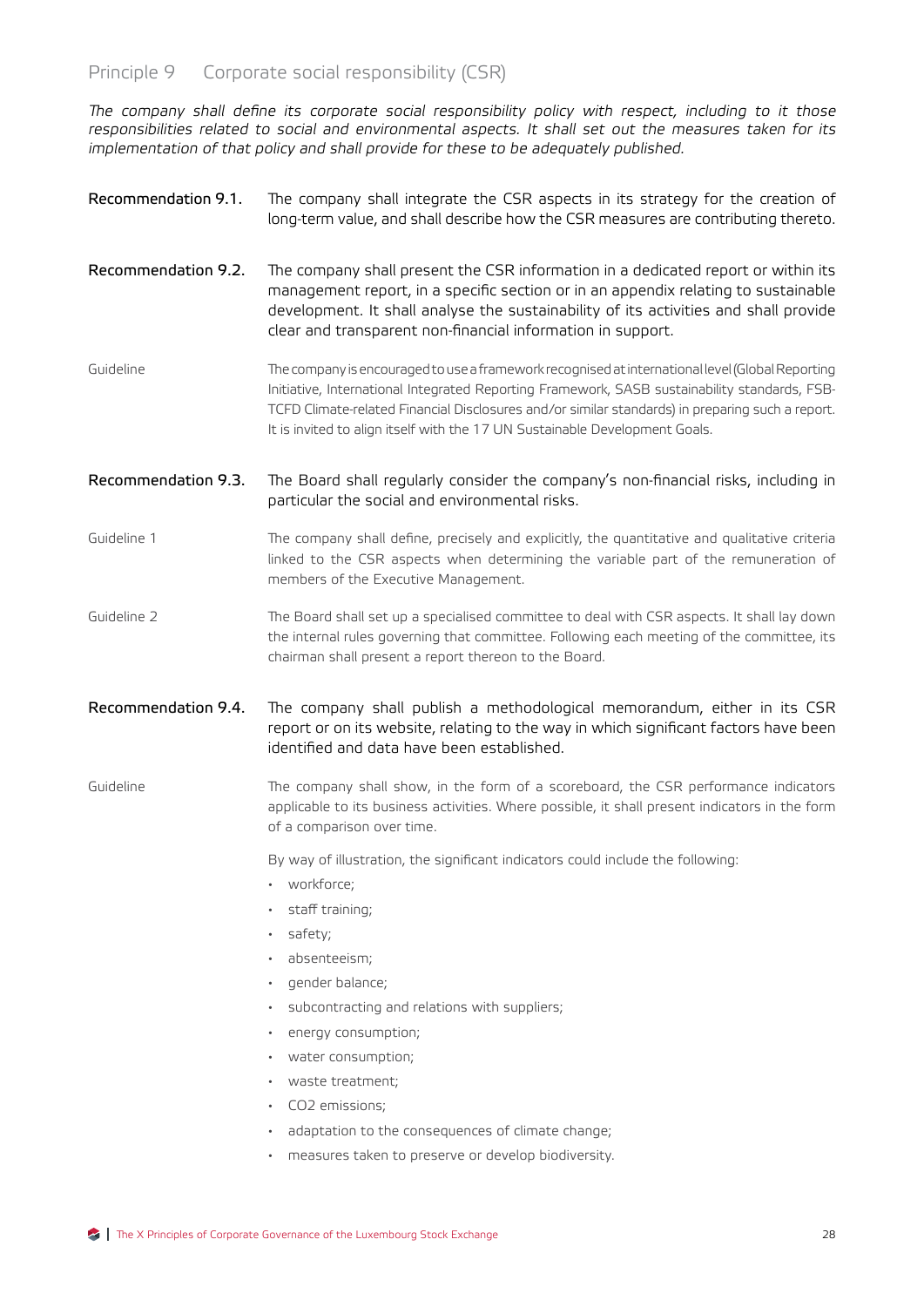The company shall respect the rights of its shareholders and shall ensure that they receive equal treatment.

The company shall define a policy of active communication with its shareholders and shall establish a related structured set of practices.

- Recommendation 10.1. The company shall disclose its share ownership structure. Such disclosure shall expressly specify the number of shares issued, the number of shares with voting rights, the number of treasury shares held by the company, and the identity of shareholders who hold 5% or more of the voting rights, to the extent of the company's knowledge. Whilst fulfilling legal disclosure obligations, the company shall use the most appropriate means of communication to disseminate this information in the most effective way, and shall ensure that it is updated on a regular basis.
- Recommendation 10.2. The company shall ensure that its shareholders receive equal treatment, and shall see to it that they are provided with useful and relevant information that enables them to exercise their rights. The Board shall make sure that the rights of both majority and minority shareholders are respected equally.
- Recommendation 10.3. The company shall dedicate a specific section of its website to its shareholders, where all disclosures to shareholders and to the general public must be available. The shareholders shall be able to find there, inter alia, the financial timetable, including the forecast timetable for meetings and periodic information, notices calling General Meetings with the conditions for access thereto and voting procedures for shareholders, downloadable registration and proxy forms, and any relevant documentation for General Meetings of shareholders.
- Recommendation 10.4. The company shall encourage the active participation of shareholders at meetings and take the necessary measures to facilitate that participation, taking account of the composition of its share ownership structure. Shareholders who cannot attend must be able to vote in absentia, whether by proxy, correspondence or remote participation via electronic means.
- Guideline The company shall also take into account the situation of shareholders who are not resident in the Grand Duchy of Luxembourg but who wish to exercise their rights. Subject to compliance with the existing legal framework, the company shall make use of modern technology to make it easier for shareholders to participate in General Meetings. The company shall draw up procedures in this regard, which specifically include the remote exercise of voting rights under conditions that are sufficiently similar to those of General Meetings. It shall also do its best to use the appropriate languages for its shareholders.
- Recommendation 10.5. When calling a General Meeting, the company shall communicate to all shareholders in good time the items on the agenda and the resolutions to be put to the vote, taking account of its shareholders' diverse geographical locations.

For complex issues, the company shall provide adequate explanations in advance.

Recommendation 10.6. The company shall acknowledge the right of any shareholder or group of shareholders holding at least 5% of the capital to ask for items to be included in the agenda for the General Meeting, and to lodge draft resolutions concerning the items on the agenda of the General Meeting.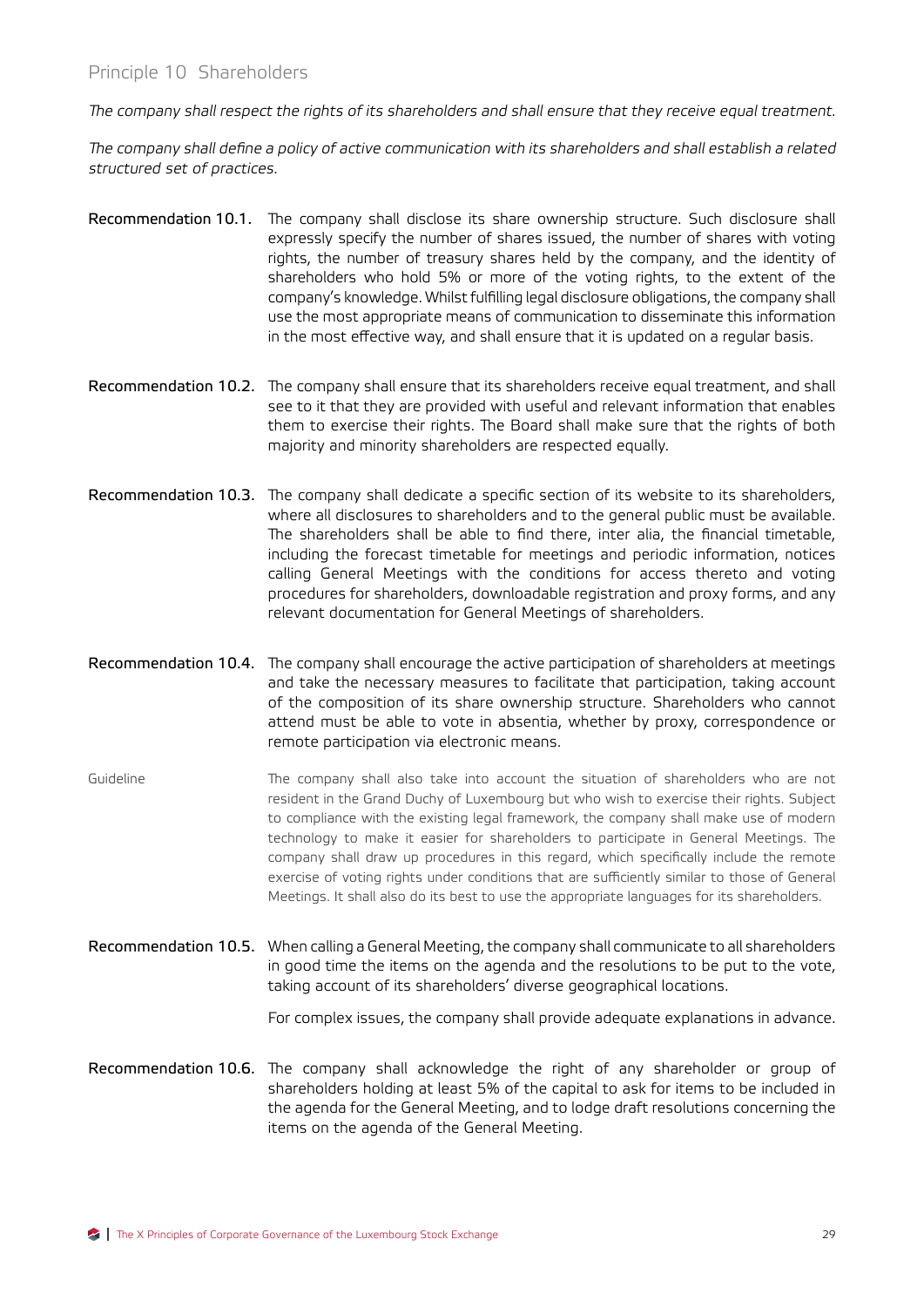Recommendation 10.7. The company shall quarantee its shareholders the power to play their role fully at meetings and to enter into dialogue with the Board and the Executive Management. The Chairman of the Board shall ensure that relevant questions raised by shareholders before or during the General Meeting receive the appropriate answers, provided that they are not likely to cause serious harm to the company, its shareholders or staff.

Guideline The company shall give shareholders the option to submit questions via the company's website.

- Recommendation 10.8. Several decisions must not be grouped together in one resolution even if they are of the same nature, in order not to force shareholders to vote for or against all these decisions in one block. Likewise, the appointment of several members of the Board, or the renewal of their appointment, must not be presented in one single resolution, so that shareholders can vote separately on each candidacy.
- Recommendation 10.9. The company shall post the details of the vote results and the minutes of the General Meeting on its website as soon as possible after the meeting has taken place.
- Recommendation 10.10. General Meetings shall be privileged occasions when the Board accounts to the shareholders for the execution of its duties. The company shall ensure that the Board and the Executive Management are represented there in large numbers.
- Recommendation 10.11. The company shall regularly place on the agenda of the General Meeting an item concerning the remuneration of the Directors.
- Recommendation 10.12. At the General Meeting, the Board shall give an account of the CSR steps taken by the company.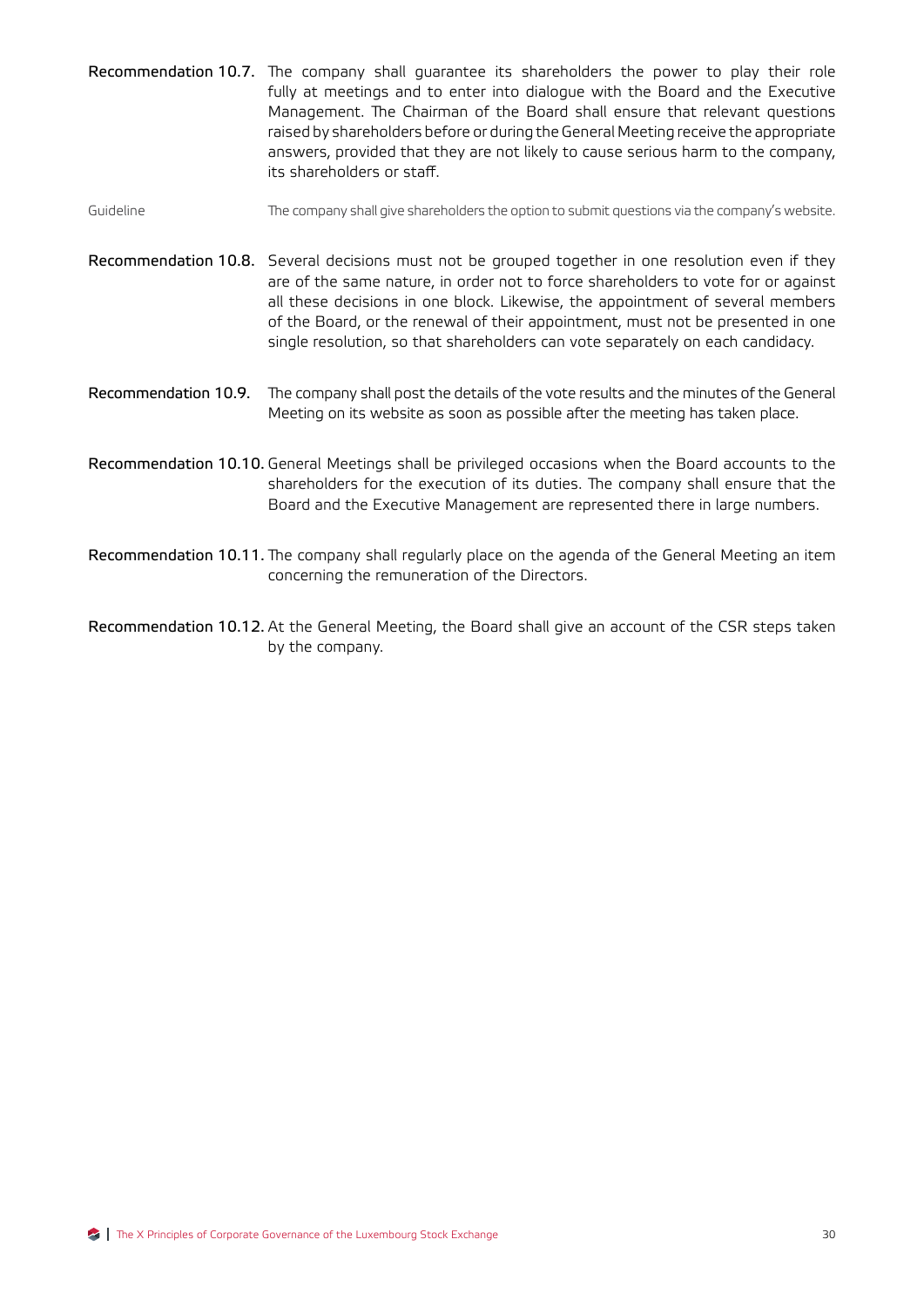#### APPENDIX A: DEFINITION OF CONTROL (PREAMBLE)<sup>3</sup>

Pursuant to European Union Directive 2013/34/EU, a shareholding is said to be "controlling" in the following situations, where an undertaking:

- a) has a majority of the shareholders' or members' voting rights in another undertaking (a subsidiary undertaking);
- b) has the right to appoint or remove a majority of the members of the administrative, management or supervisory body of another undertaking (a subsidiary undertaking) and is at the same time a shareholder in or member of that undertaking;
- c) has the right to exercise a dominant influence over an undertaking (a subsidiary undertaking) of which it is a shareholder or member, pursuant to a contract entered into with that undertaking or to a provision in its memorandum or articles of association, where the law governing that subsidiary undertaking permits its being subject to such contracts or provisions.
- d) A Member State need not prescribe that a parent undertaking must be a shareholder in or a member of its subsidiary undertaking. Those Member States the laws of which do not provide for such contracts or clauses shall not be required to apply this provision; or
- e) is a shareholder in or member of an undertaking, and:
	- (i) a majority of the members of the administrative, management or supervisory bodies of that undertaking (a subsidiary undertaking) who have held office during the financial year, during the preceding financial year and up to the time when the consolidated accounts are drawn up, have been appointed solely as a result of the exercise of its voting rights; or
	- (ii) controls alone, pursuant to an agreement with other shareholders in or members of that undertaking (a subsidiary undertaking), a majority of shareholders' or members' voting rights in that undertaking. The Member States may introduce more detailed provisions concerning the form and contents of such agreements.

<sup>3</sup>The references in parentheses refer to the relevant provisions of the text of the Directive.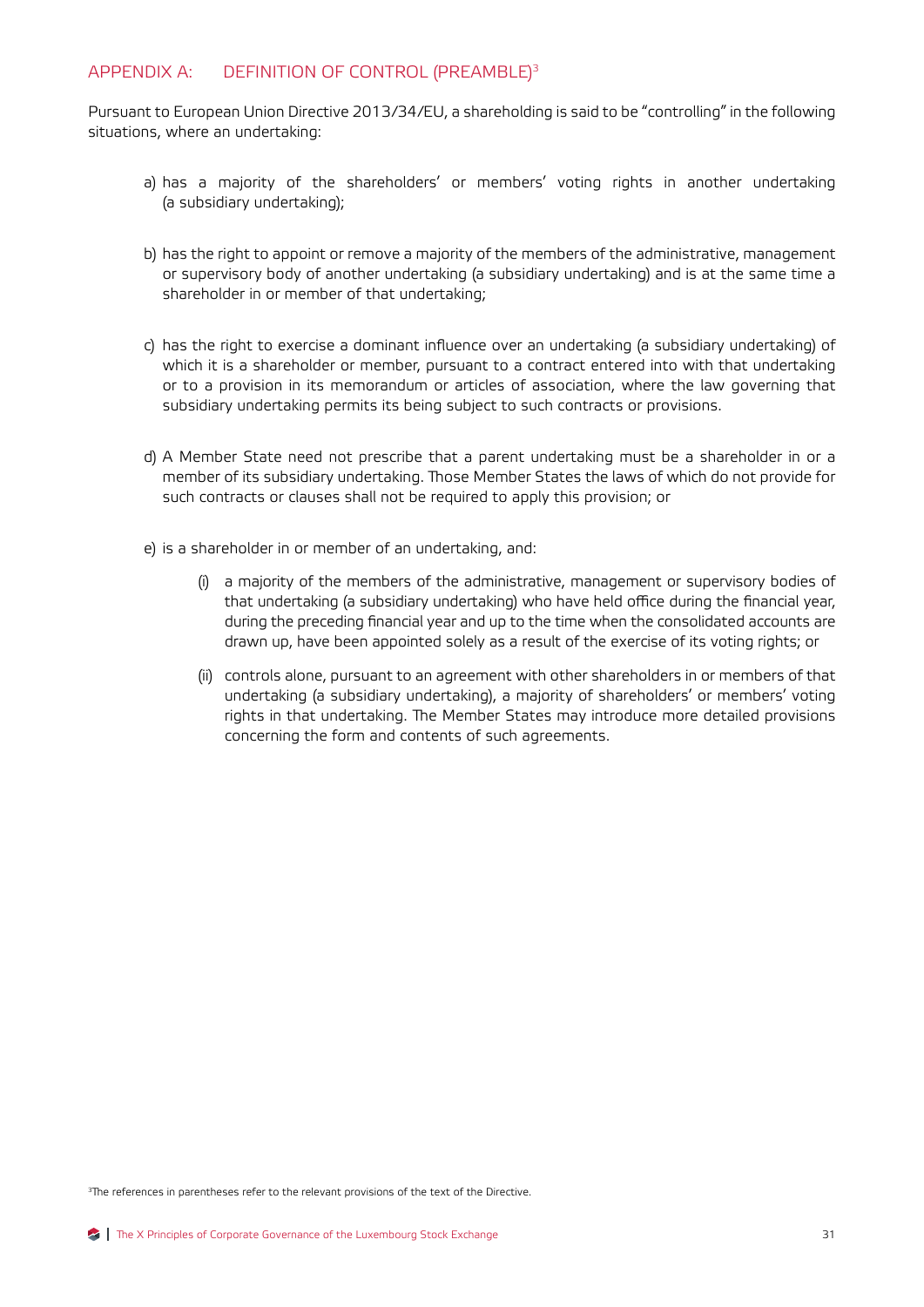#### Appendix B: TRANSPARENCY REQUIREMENTS

#### Corporate Governance Charter (the CG Charter) (Recommendation 1.3.)

The company shall describe and disclose all the main aspects of its corporate governance policy, including at least the items listed below, in its Corporate Governance Charter (CG Charter):

With regard to the Board of Directors, the company shall disclose:

- a description of the company's governance structure;
- the essential features of the corporate governance framework, as set out in the internal regulations of the Board;
- the policy established by the Board regarding transactions in the company's securities and other contractual relationships;
- a description of the risk management system.

With regard to committees, the company shall disclose the essential aspects of the internal regulations of each committee.

With regard to the Executive Management, the company shall disclose the essential aspects of the internal regulations of the Executive Management.

With regard to the remuneration policy for Board members and members of the Executive Management, the company shall disclose information relating to that policy, in compliance with the requirements of the X Principles.

With regard to the shareholders, the company shall disclose the information relating to the latter that has been disclosed to it pursuant to the law, in compliance with the requirements of the X Principles.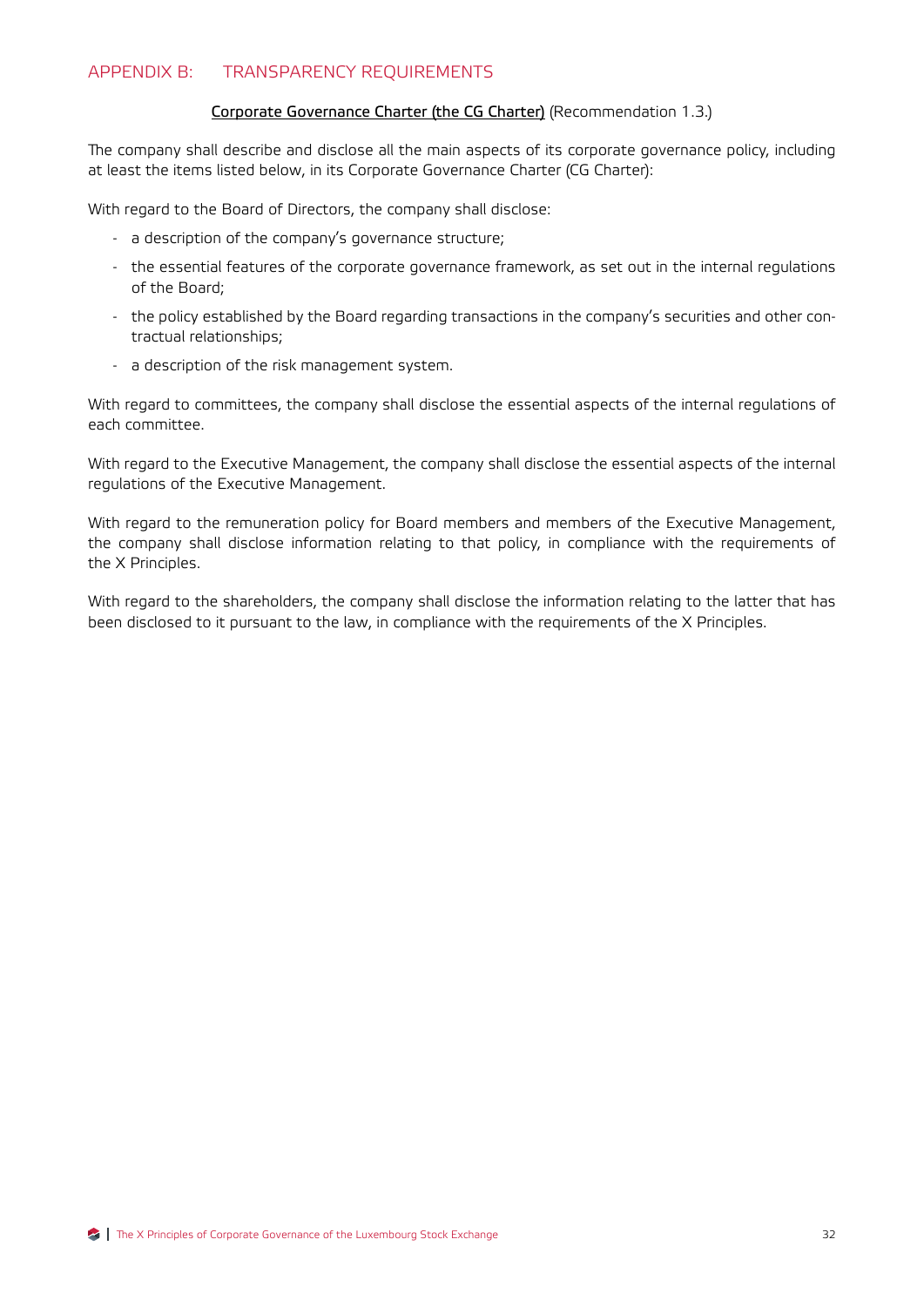#### Corporate Governance Statement (the CG Statement) (Recommendation 1.5.)

The company shall disclose in its annual report a Corporate Governance Statement (CG Statement) which describes all major aspects of its corporate governance that are of an annual nature, including at least the items listed below. The company shall declare that it follows the Principles of Corporate Governance of the Luxembourg Stock Exchange, or else shall indicate the principles that it applies.

Where applicable, it shall specify which Recommendations it has departed from during the financial year and provide reasons for these deviations. Where there has been a deviation, it shall explain how the solution it has adopted nevertheless allows it to reach the objective sought by the underlying principle.

With regard to the General Meeting of Shareholders, the company shall publish the information relating to its operating processes and to its main powers.

With regard to the shareholders, the company shall publish the information relating to the latter that has been disclosed to it pursuant to the law, and in compliance with the X Principles of Corporate Governance.

With regard to the Board of Directors, the company shall disclose:

- a list of the Board members, indicating which of them are Independent Directors;
- a presentation of each new Director, including supporting evidence if the Director in question is considered to be independent, even if that Director fails to meet one or more of the criteria appearing in Appendix D;
- information about Directors who no longer meet the conditions for independence;
- a list of other positions held by Directors in other listed companies;
- a summary curriculum vitae for each Director;
- a report on Board meetings, including the number of meetings and the average attendance by the Directors;
- how the Board has carried out its own assessment, and the assessment of the committees, indicating to what extent the assessment has led to significant changes;
- a description of the diversity policy applied to the company's administrative, management or supervisory bodies, having regard to criteria such as, for example, age, gender or professional qualifications and experience, together with a description of the objectives of that diversity policy, of the methods used to implement it and of the results obtained during the course of the reference period;
- information on any significant additional remuneration paid by the company or a related company, apart from the fees usually received by a Non-Executive or Supervisory Director.

With regard to committees, the company shall disclose:

- a list of members of Board Committees;
- a report on committee meetings, including the number of meetings and the average attendance by the Directors.

With regard to the Executive Management, the company shall disclose:

- a list of the members of the Executive Management;
- a summary curriculum vitae for each member of the Executive Management.

With regard to remuneration, the company shall disclose the related information, in compliance with the requirements of the X Principles.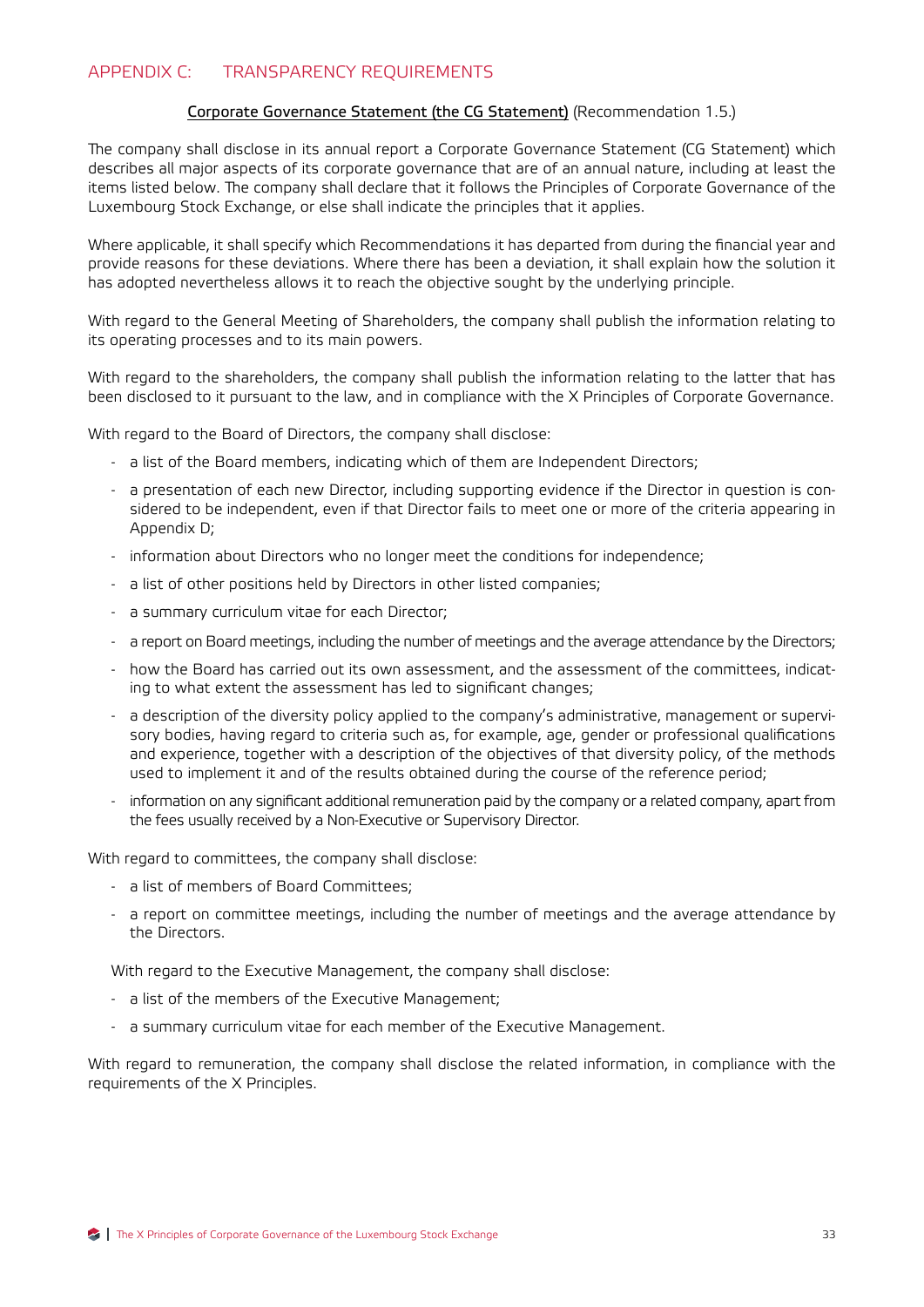#### Appendix D: INDEPENDENCE CRITERIA (RECOMMENDATION 3.5.)

Annex II - Profile of independent non-executive or supervisory directors - from the European Commission Recommendation of 15 February 2005 on the role of non-executive directors (and members of the supervisory board) of listed companies and on board (or supervisory board) committees

"It is not possible to provide an exhaustive list of all threats to directors' independence; the relationships or circumstances that may appear relevant to its determination may vary to a certain extent across Member States and companies, and best practices in this respect may evolve over time. However, a number of situations are frequently recognised as relevant in helping the (supervisory) board to determine whether a non-executive or supervisory director is independent or not, even though it is widely understood that assessment of the independence of any particular director shall be based on substance rather than form. In this context, a number of criteria, to be used by the (supervisory) board, should be adopted at national level. Such criteria, which should be tailored to the national context, should be based on due consideration of at least the following situations:

- a) not to be an executive or managing director of the company or an associated company, and not having been in such a position for the previous five years;
- b) not to be an employee of the company or an associated company, and not having been in such a position for the previous three years […];
- c) not to receive, or have received, significant additional remuneration from the company or an associated company apart from a fee received as non-executive or supervisory director. Such additional remuneration covers in particular any participation in a share option or any other performance-related pay scheme; it does not cover the receipt of fixed amounts of compensation under a retirement plan (including deferred compensation) for prior service with the company (provided that such compensation is not contingent in any way on continued service);
- d) not to be or to represent in any way the controlling shareholder(s) [i.e. a strategic shareholder with a 10% or larger holding];
- e) not to have, or have had within the last year, a significant business relationship with the company or an associated company, either directly or as a partner, shareholder, director or senior employee of a body having such a relationship. Business relationships include the situation of a significant supplier of goods or services (including financial, legal, advisory or consulting services), of a significant customer, and of organisations that receive significant contributions from the company or its group;
- f) not to be, or have been within the last three years, partner or employee of the present or former external auditor of the company or an associated company;
- g) not to be executive or managing director in another company in which an executive or managing director of the company is non-executive or supervisory director, and not to have other significant links with executive directors of the company through involvement in other companies or bodies;
- h) not to have served on the (supervisory) board as a non-executive or supervisory director for [...] more than 12 years […];
- i) not to be a close family member of an executive or managing director, or of persons in the situations referred to in points (a) to (h).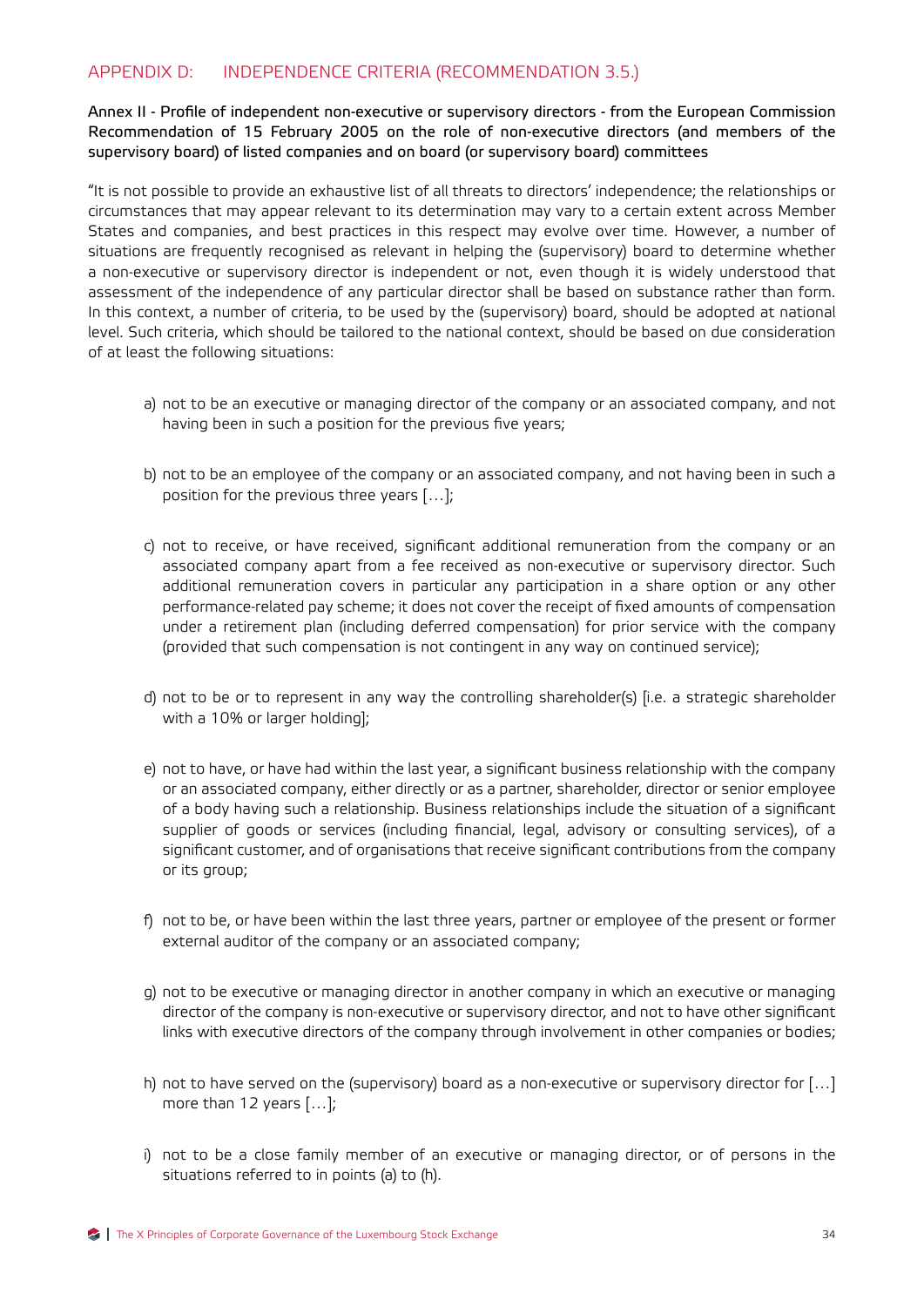- a) to maintain in all circumstances his independence of analysis, decision and action,
- b) not to seek or accept any unreasonable advantages that could be considered as compromising his independence, and
- c) to clearly express his opposition in the event that he finds that a decision of the (supervisory) board may harm the company. When the (supervisory) board has made decisions about which an independent non-executive or supervisory director has serious reservations, he should draw all the appropriate consequences from this. If he were to resign, he should explain his reasons in a letter to the board or the audit committee [...]."